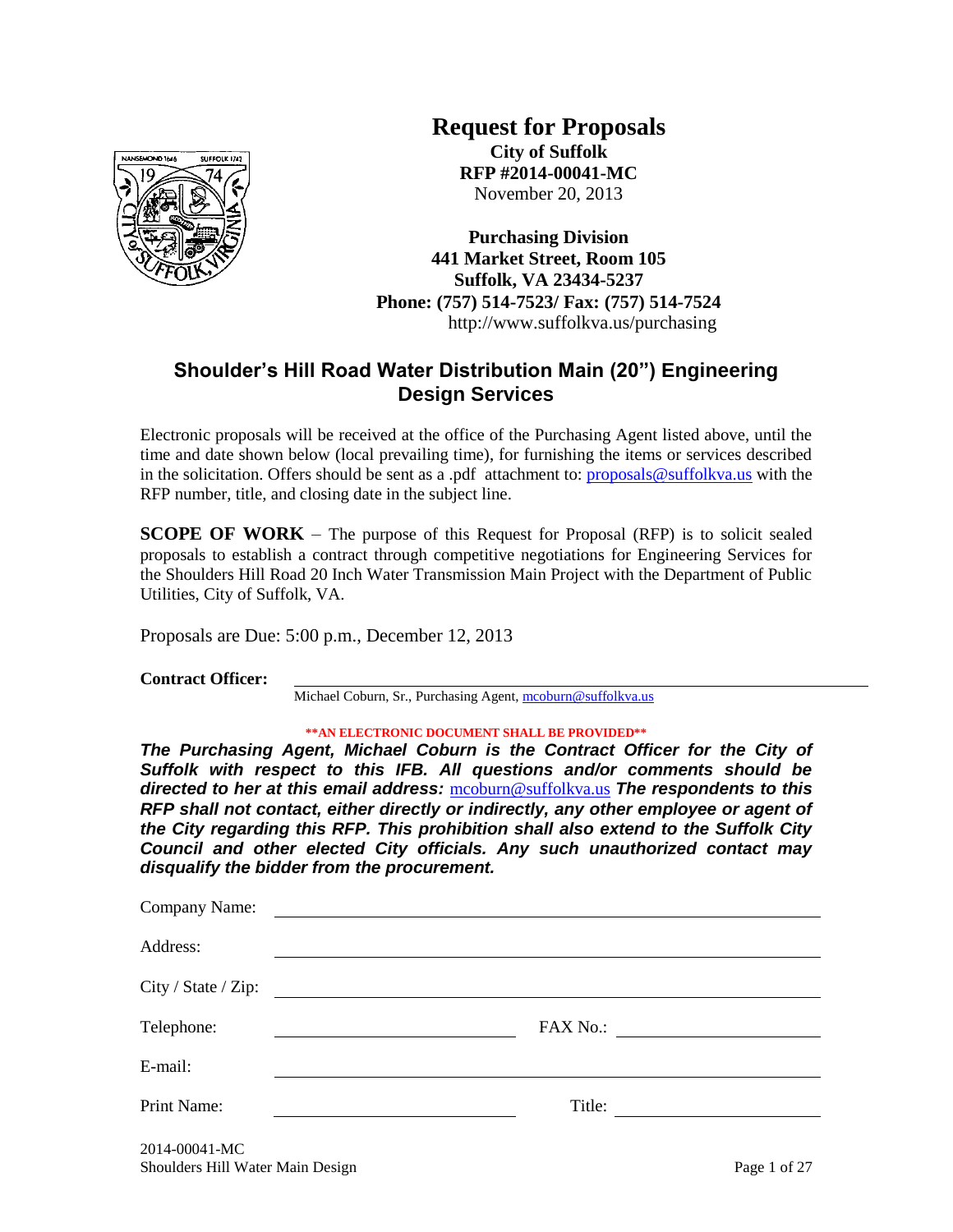| Signature: | )ate: |
|------------|-------|

### SOLICITATION DOCUMENTS

Request for Proposals documents, including any addenda, are available the Purchasing website: [http://www.suffolkva.us/bids/bid\\_search\\_all.jsp](http://www.suffolkva.us/bids/bid_search_all.jsp) or on the Commonwealth's bid board(eVA), or at Demandstar.com. An email request for the complete RFP form may be sent to the Contract Officer listed on the front page.

Offers may be sent to: [proposals@suffolkva.us.](mailto:proposals@suffolkva.us) Electronic copies may be delivered to Purchasing prior to the closure date shown, if desired. Documents should be saved as a .pdf document and should conserve disk space to allow transfers of data.

Questions concerning this project must be in writing (email is preferred) and addressed to Michael Coburn, [mcoburn@suffolkva.us](mailto:mcoburn@suffolkva.us) and, should be received no later than five (5) business days preceding the date that the proposals are to be received (November 26, 2013). Email is the preferred method and will get a faster response, but other written forms are acceptable.

IF YOU NEED ANY REASONABLE ACCOMMODATION FOR ANY TYPE OF DISABILITY IN ORDER TO PARTICIPATE IN THIS PROCUREMENT, PLEASE CONTACT THIS DIVISION AS SOON AS POSSIBLE.

**We do not have means to keep a plan-holders list, or the names of firms that have downloaded copies of the RFP. Please check the City's website prior to submitting your proposal to ensure that a complete up-to-date package has been received. The Purchasing Division is not responsible for providing addenda directly to since those parties are not of record.** 

In compliance with this Request for Proposals, and subject to all the conditions thereof, the undersigned offers, if the offer is accepted within ninety (90) calendar days from the date of the receipt of proposals, to furnish any or all of the items and/or services upon which prices are quoted, at the price set, to be delivered at the time and place specified herein. The undersigned certifies he has read, understands, and agrees to all terms, conditions, and requirements of this Request for Proposals, and is authorized to contract on behalf of firm.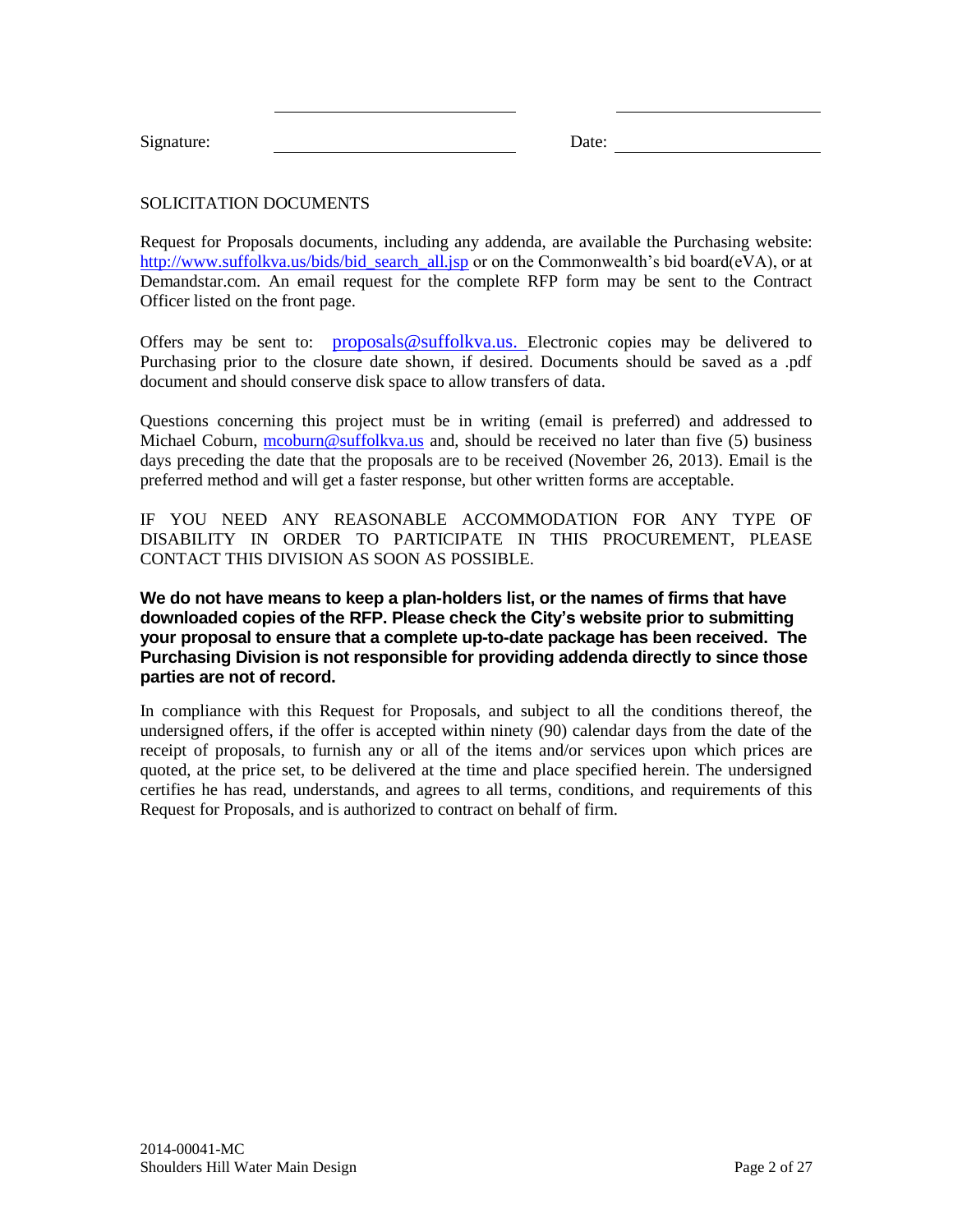# SHOULDERS HILL ROAD 20 INCH **WATER TRANSMISSION MAIN DESIGN SERVICES**

# **Contents**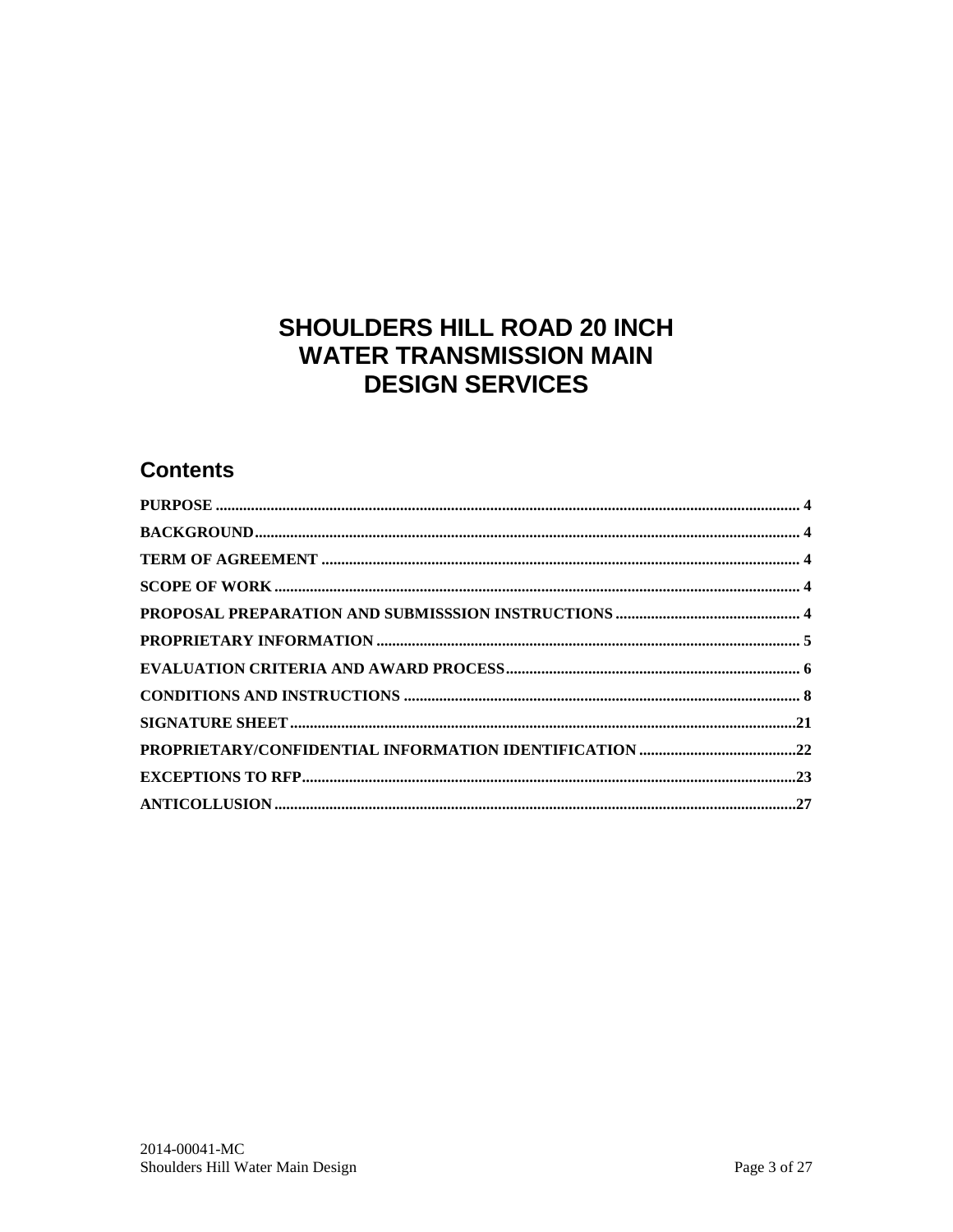## <span id="page-3-0"></span>**PURPOSE**

The purpose of this Request for Proposal (RFP) is to solicit sealed proposals to establish a contract through competitive negotiations for Engineering Services for the Shoulders Hill Road 20 Inch Water Transmission Main Project with the Department of Public Utilities, City of Suffolk, VA.

## <span id="page-3-1"></span>**BACKGROUND**

The City of Suffolk, Virginia owns and operates a public water distribution system referenced on the attached map. The City plans to connect an existing 20-inch water main in Shoulders Hill Road near the Nansemond Parkway intersection to the existing 20-inch water main in Shoulders Hill Road north of its intersection with Pughsville Road. The new water main will parallel an existing 12-inch City of Suffolk water main and a 30-inch HRSD Interceptor Force Main. The new water main will cross an active railroad, a 36-inch City of Norfolk raw water main, a 24-inch City of Portsmouth finished water main and the HRSD 30-inch interceptor force main as shown on the attached map. The City is interested in entering into an engineering agreement that will lead to the installation of the water transmission main.

## <span id="page-3-2"></span>**TERM OF AGREEMENT**

Services shall commence upon conveyance of a fully executed AGREEMENT to the ENGINEER. The term of this agreement shall be from the date of the agreement through completion of all Task Orders for this project.

# <span id="page-3-3"></span>**SCOPE OF WORK**

The scope of work may include: research and field reconnaissance; evaluation of water main routing alternatives; preparation of preliminary engineering reports; surveying; design; cost estimation; preparation of bid documents, plans, specifications and addenda; regulatory permit preparation and approval support; easement plat preparation; bid evaluation; coordination of change orders; review of invoices; services during construction; record drawings in mylar and AutoCAD; and other related professional services associated with the project. Proposals shall comply with the Virginia Public Procurement Act.

## <span id="page-3-4"></span>**PROPOSAL PREPARATION AND SUBMISSSION INSTRUCTIONS**

General Proposal Requirements:

- A. RFP Response: In accordance with the specifications herein, the proposals shall provide a straight forward, concise delineation of capabilities, experience, and approach to the task outlined in this request. The proposals shall be limited to 30 printed pages, inclusive of all submitted materials. Firms are specifically requested to address the following:
- B. Firm organization, local presence, size, history, range of experience, interest in the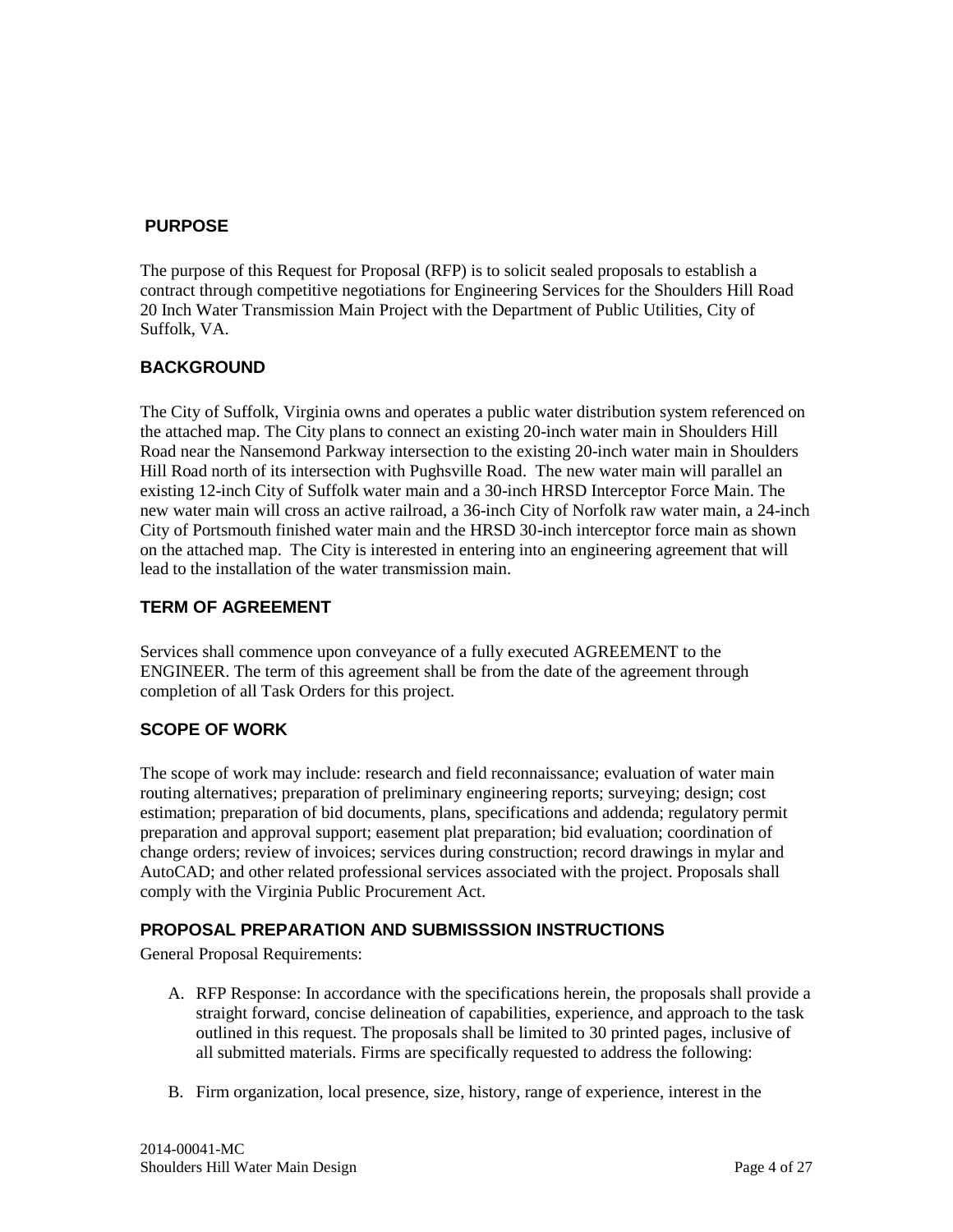contract.

- C. Organizational chart of key personnel.
- D. Resumes of key personnel.
- E. Project summaries, including reference contact information, for five (5) similar contracts that demonstrate the project team's experience.
- F. Proposed approach to this work,
- G. Offer must provide certification that no company member has affiliation with or holds interest in any organization or contracting firm that would participate in the installation of the work contracted for.

Submittals: The City of Suffolk shall not be responsible for any expense incurred by the firm in preparing and submitting a proposal or expenses incurred related to subsequent inquires/interviews and contract negotiations. All proposals submitted shall become property of the City of Suffolk. Proposals must be signed by the principal of the firm authorized to negotiate and contract for the work. Proposals are to be delivered as an electronic document. The subject line shall identify the project and opening date. Only electronic documents sent or delivered as indicated within this document shall be accepted. Proposals must be received by the Purchasing Department no later than 5:00 p.m. local time, on the date specified for acceptance.

The intent of using electronic submissions is to reduce paper usage and provide a faster, more economical approach while permitting the offeror to demonstrate their skills, education, experience, pricing, and ingenuity, that would qualify them to be selected for interviews. Offerors so selected will be allowed to make a formal presentation of their qualifications and job approach, and may be selected for final negotiations of a contract. Therefore, care should be given to address the issues relating to the criteria to follow.

Proposals are to be submitted to: [proposals@suffolkva.us](mailto:proposals@suffolkva.us), or delivered to:

Purchasing Division, 441 Market Street, Room 105, Suffolk, VA 23434-5237

Phone: (757) 514-7523/ Fax: (757) 514-7524,<http://www.suffolkva.us/purchasing>

## <span id="page-4-0"></span>**PROPRIETARY INFORMATION**

Trade secrets or proprietary information submitted by an offeror in connection with this solicitation shall not be subject to disclosure under the Virginia Freedom of Information Act; however, the offeror must invoke the protections of this section prior to or upon submission of the data or other materials, and must clearly identify the data or other materials to be protected and state the reasons why protection is necessary. Offerors shall not mark sections of their proposal as proprietary if they are to be part of the award of the contract and are of a "Material" nature. Any propriety information must be listed on the attached "Proprietary/confidential Information Identification" form and submitted with the proposal.

1. Addendum to Request for Proposal:

It is the responsibility of the prospective Engineer to understand and clarify any and all requirements of the Request for Proposal. Inquiries may be made in writing, by telecommu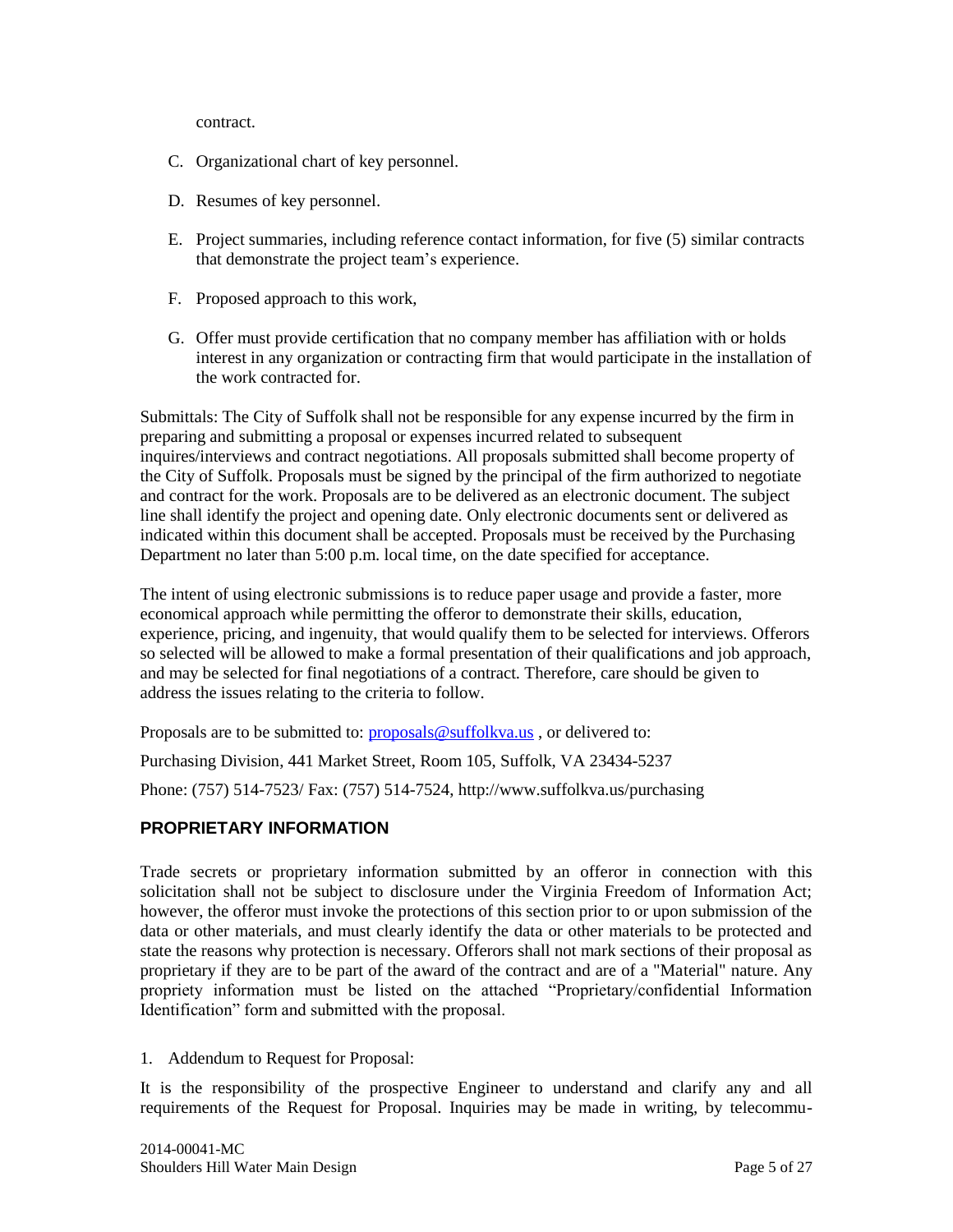nications, or in person. The right is reserved, as the interest of the City may require, to revise or amend the specifications prior to the date set for opening proposals; the opening date may be postponed if deemed necessary by the Purchasing Department.

Only questions, revisions and amendments, if any, acknowledged by formal written Addenda to this RFP will be binding upon the City. Oral and other interpretations or clarifications shall be without legal effect.

2. Oral Presentation:

Firms which submit a response to this RFP may be required to make an oral presentation to key staff personnel. The City reserves the right to request clarification of information submitted and to request additional information from one or more applicants. The City may cancel the Request for Proposals or reject proposals at any time prior to award and is not required to furnish a statement of reason (Section 2.2-4359, Code of Virginia).

# <span id="page-5-0"></span>**EVALUATION CRITERIA AND AWARD PROCESS**

The City's A&E Evaluation Committee shall review each proposal and verify the claims and credentials of each offeror. Selection will be made for each proposal on the basis of the criteria listed below. Each criterion will be evaluated based upon the strengths and weaknesses of the submittal or subsequent information gained in the process.

- a. Qualifications, credentials, and related experience of the Offeror's key personnel. (Weight: 2.)
- b. Adequacy and availability and support resources (Weight: 1)
- c. Established working relationships as a project team on similar jobs (Weight: 2)
- d. Quality of prior work, including design efficiencies, timeliness and cost control. (Weight: 2)
- e. Approach to the task/operational plan. (Weight: 1)
- f. Reasonableness of proposed schedule; (Weight: 1)
- g. Overall quality and completeness of proposal based on the submittal requirements (Weight: 1)

The City will review each proposal and verify the claims and credentials of each offering. Evaluation of proposals for the selection process will include the following criteria: credentials and relevant experience of key personnel; adequacy and credentials of the professional level staff; relevant team experience that demonstrates comparable project experience, including experience working with crossings of railroads and existing large diameter water mains with new water transmission mains; approach to the work; quality of prior work including timeliness, and cost control; organizational and communication skills; completeness and quality of proposal; and oral presentation if applicable. The procurement of these services shall be in accordance with procedures of the Virginia Public Procurement Act, Section 2.2-4301.3(a).

Once each member of the Evaluation Committee has read and rated each proposal by use of the criteria, a consensus of the Committee shall be used established ranking the proposals. This ranking shall be used to select the firms for further consideration—the short-list. At this point, the Evaluation Committee will conduct interviews with two or more of the top ranked firms.

After interviews have been conducted with each selected offeror, the City shall select the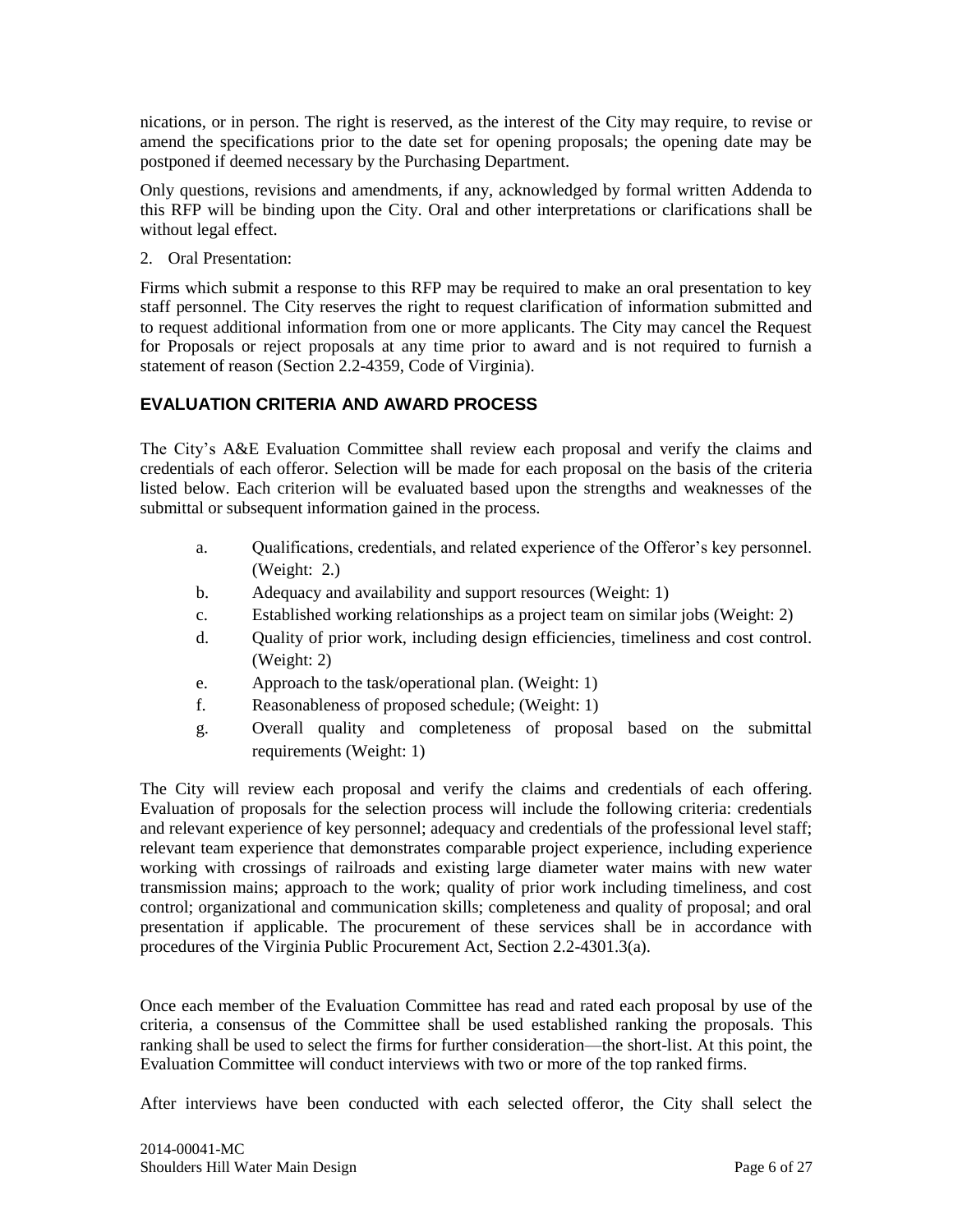proposal which, in its sole opinion, is in the best interest of the City and enter into negotiations with that firm. Should negotiations fail with this offeror, negotiations will be terminated with that offeror and negotiations will be opened with the next ranked firm, as required under the Virginia Public Procurement Act. Should the City determine, in its sole discretion, that only one offeror is qualified, or that one offeror is clearly more highly qualified than the other under consideration, a contract may be negotiated and awarded to that offeror. The file will show the Committee's perception of the strengths and weaknesses of each proposal received as basis for selection.

The successful firm will be expected to enter into a contract with the City of Suffolk based upon their submittal, any additional negotiated terms, and best and final pricing. The successful firm shall execute and return the contract documents to the City within ten (10) days of receipt.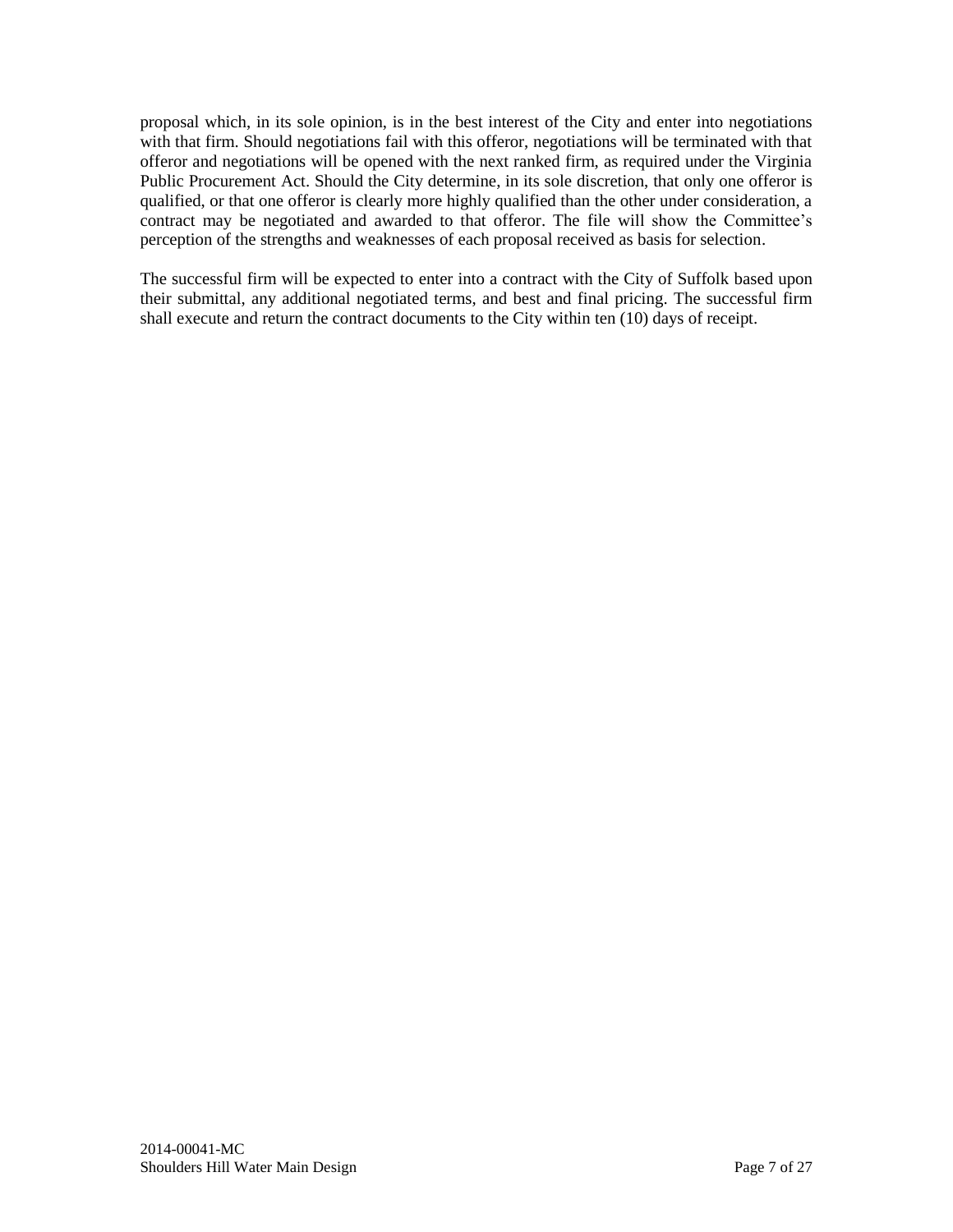# CONDITIONS AND INSTRUCTIONS *Rev: 08/27/2013*

- <span id="page-7-0"></span>1. **Use of Form**: All proposals should be submitted in electronic (.pdf) format in accordance with this form. The offeror may attach/scan other information as required to the electronic document that will be made a part of the proposal. Electronic submittals on CD, DVD, memory sticks, or other electronic media will be accepted if delivered prior to the closing time. The preferred method is by an attachment to an email addressed to: [proposals@suffolkva.us.](mailto:proposals@suffolkva.us) The City's published Conditions and Instructions shall supersede any additional writings submitted with the proposal. Such writings shall be clearly marked and noted as an exception.
- 2. **Submittals**: Except as noted above, all proposals shall be sent as an attachment to email to: [proposals@suffolkva.us.](mailto:proposals@suffolkva.us) The subject line must show the proposal number and name. This form shall be included as part of your submittal; else, your response may be considered 'non-responsive.'
- 3. **Late Proposals**: Proposals and amendments thereto, if received by Purchasing after the date and time specified, will not be considered. It will be the responsibility of the offeror to see that their proposal is received by Purchasing as specified. There will be no exceptions. Electronic proposals show the date and time sent. This must be prior to the closing date published on the front cover.
- 4. **City Hall Closure**: Should the City's electronic networks connectivity prevent receipt of proposals at the time of the scheduled proposal closing, the proposals will be accepted and opened on the next business day of the City, at the original scheduled hour, or as soon as connectivity is restored during normal business hours.
- 5. **Offer/Acceptance**: Each proposal is received with the understanding that the acceptance in writing by the City of the offer to furnish any or all of the goods and/or services described therein, shall constitute a contract between the offeror and the City, which shall bind the offeror to furnish and deliver the goods and/or services quoted at the prices stated and in accordance with the conditions of the accepted proposal; and the City on its part to order from such offeror, except for causes beyond reasonable control; and pay for, at the agreed prices, all goods and/or services specified and delivered.
- 6. **Withdrawal of Proposals**: Proposals may be withdrawn (cancelled) any time prior to the closing time and date. Withdrawal of proposals may be accomplished by submitting such request in writing on the issuing company's letterhead either by email, in person, or by certified mail.
- 7. **Addenda**: If issued, addenda to this solicitation will be posted on the Purchasing website (http://www.suffolkva.us/proposals/index.jsp). It is the offeror's responsibility to check the website or contact the Purchasing Division prior to the submittal deadline to ensure that the offeror has a complete, up-to-date package. Acknowledgement of all issued Addenda shall be indicated on the proposal form in the appropriate spaces.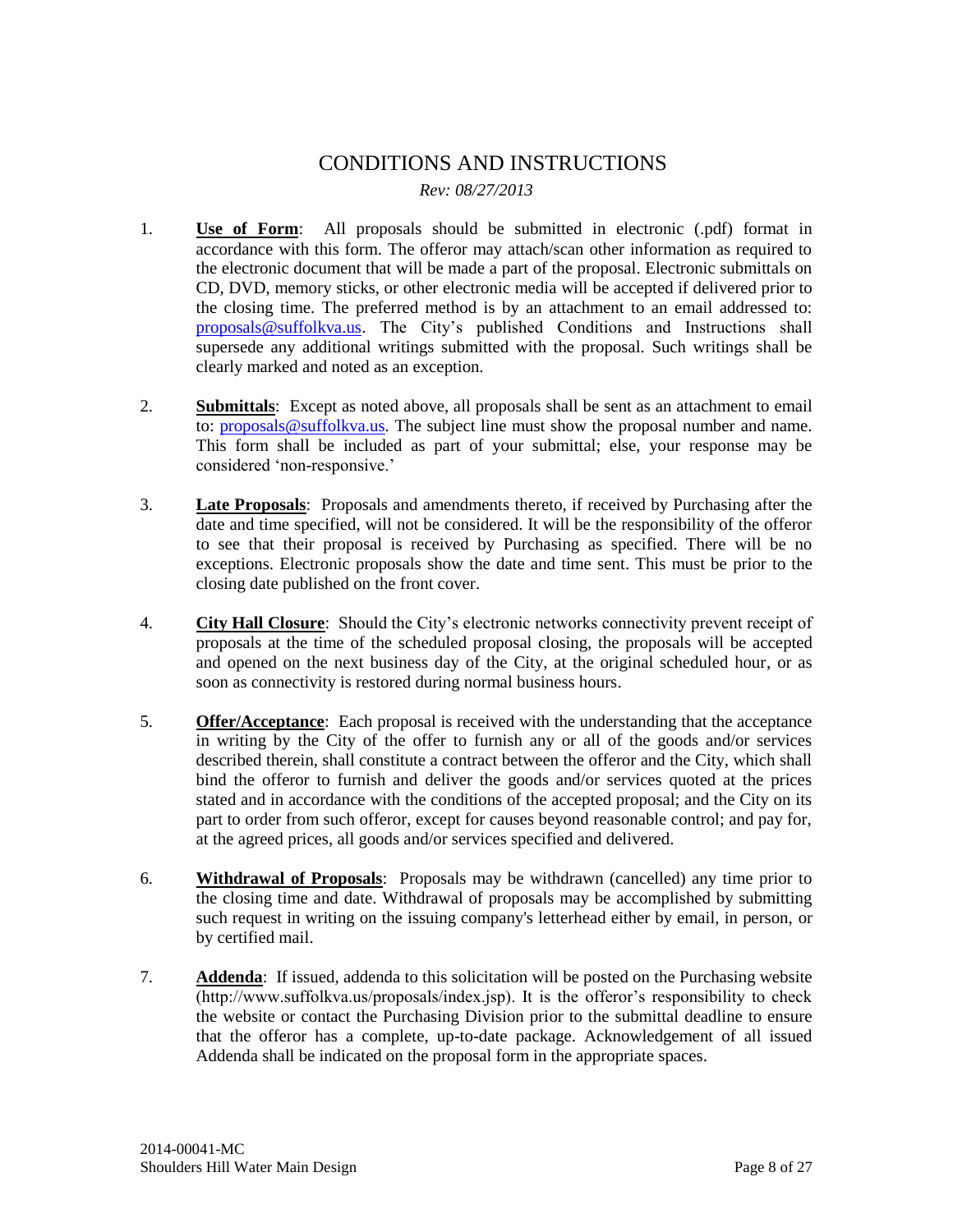- 8. **Award**: Award will be made to the offer considered by the City's sole determination after following the procedure outlined herein. The process used for this solicitation shall be Competitive Negotiation for Professional Services as outlined in the Virginia Public Procurement Act.
- 9. **Announcements**: Upon the award or the announcement of the decision to award a contract, the City will publicly post such notice on the bulletin board located outside of the Purchasing Division and on the City's web site: (http://www.suffolkva.us/proposals/proposal\_search\_awarded.jsp)
- 10. **City's Rights**: The City reserves the right to reject any and all proposals, and to waive any informality if it is determined to be in the best interest of the City.
- 11. **Delivery**: The time of delivery of services must be stated in definite terms. If time of delivery for different goods and/or services varies, the offeror shall so state.
- 12. **Samples**: Samples, when requested, must be furnished free of expense, and upon request, if not destroyed, will be returned at the offeror's risk and expense.
- 13. **Silence of Specifications**: The apparent silence of these specifications and any supplemental specifications as to any detail or the omission from the specifications of a detailed description concerning any point shall be regarded as meaning that only the best commercial practices are to prevail and correct type, size and design are to be used. All interpretations of these specifications shall be made on the basis of this statement.
- 14. **Capacity of Offeror:** All proposals must be signed by a responsible officer or employee having the authority to bind the firm in contract. The offeror agrees that its contract performance shall be in strict conformance with the contract documents.
- 15. **Rights to Damages**: By signing this proposal, the offeror assigns to the City any and all rights that it may have under the antitrust laws of the United States and the Commonwealth of Virginia in any way arising from or pertaining to this proposal. This provision is remedial in nature and is to be liberally construed by any court in favor of the City.
- 16. **Anti-collusion**: The offeror certifies by signing this Request for Proposals that this proposal is made without prior understanding, agreement, or accord with any other person or firm submitting a proposal for the same goods and/or services and that this proposal is in all respects bona fide, fair, and not the result of any act of fraud or collusion with another person or firm engaged in the same line of business or commerce. Any false statement hereunder may constitute a felony and can result in a fine and imprisonment, as well as civil damages. Should sub-Consultant s or sub consultants have interest in multiple submittals, this clause does not apply except when an act of collusion or fraud.
- 17. **Indemnification**: The Consultant shall defend, indemnify and hold the City, and the City's employees, agents, and volunteers, harmless, from and against any and all damage claim, liability, cost, or expense (including, without limitation, attorney's fees and court costs) of every kind and nature (including, without limitation, those arising from any injury or damage to any person, property or business) incurred by or claimed against the Consultant , its employees, agents, and volunteers, or incurred by or claimed against the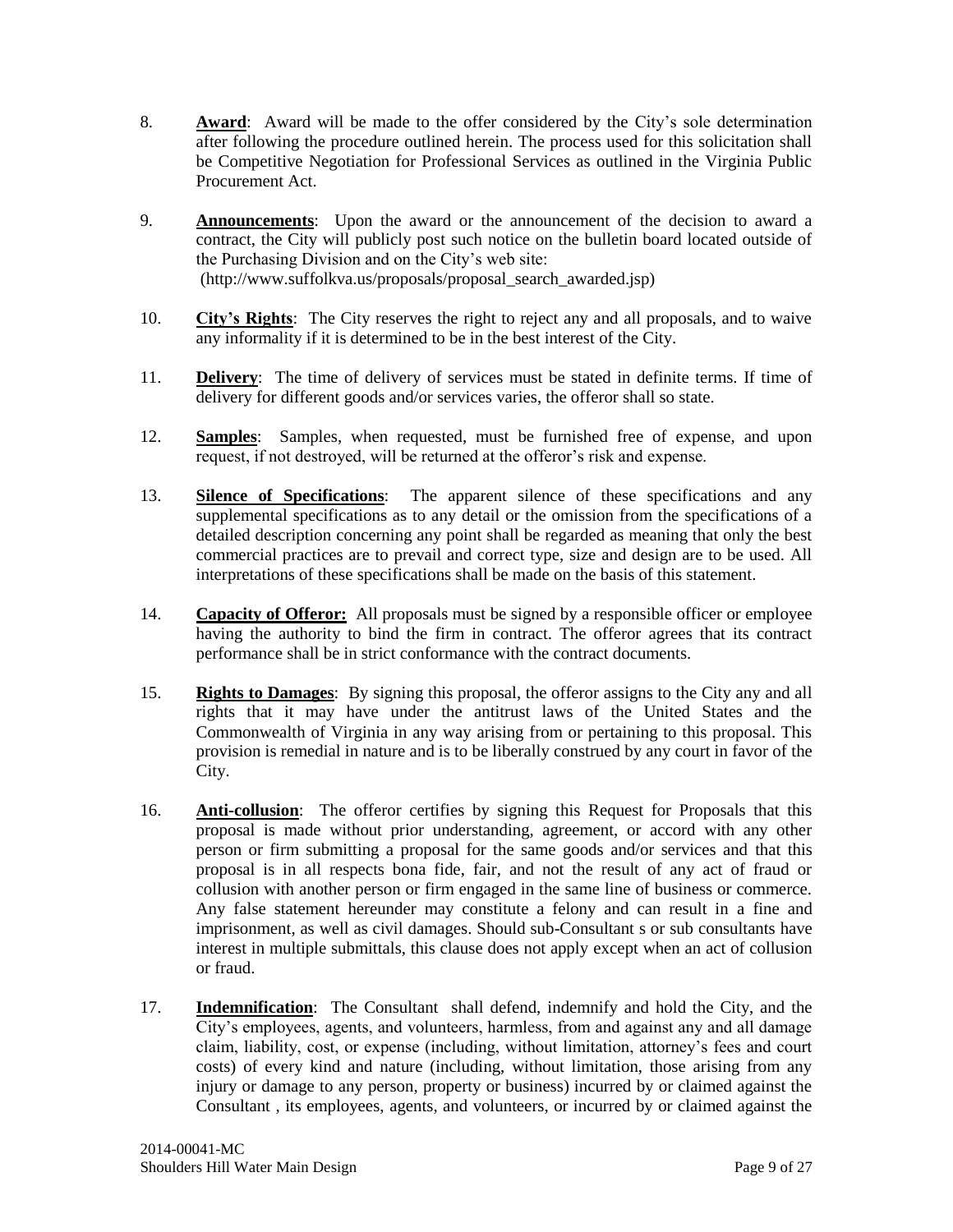City, the City's employees, agents, and volunteers, arising out of, or in connection with, the performance of all services hereunder by the Consultant . This indemnification and hold harmless includes, but is not limited to, any financial or other loss including, but not limited to, any adverse regulatory, agency or administrative sanction or civil penalties, incurred by the City due to the negligent, fraudulent or criminal acts of the Consultant or any of the Consultant's officers, shareholders, employees, agents, Consultant s, sub-Consultant s, or any other person or entity acting on behalf of the Contractor. Unless otherwise provided by law, the Contractor indemnification obligations hereunder shall not be limited in any way by the amount or type of damages, compensation, or benefits payable by or for the Contractor under worker's compensation acts, disability benefit acts, other employee benefit acts, or benefits payable under any insurance policy. This paragraph shall survive the termination of the contract including any renewal or extension thereof.

- 18. **Copyright Protection**: The Contractor agrees to defend and save the City, its agents, officials, and employees, harmless from liability of any nature or kind, for use of any copyright, composition, secret process, patented or unpatented invention, articles or appliances furnished or used in the performance of the contract, or which the Contractor is not the patentee, assignee, or licensee, to the same extent as provided in the above paragraph.
- 19. **Laws, Regulations**: The Contractor shall keep fully informed of all federal, state, and local laws, ordinances and regulations that in any manner affect the conduct of the work. The Contractor shall at all times observe and comply with all such laws, ordinances and regulations.
- 20. **Alien employment**: The Contractor certifies that he does not and shall not during the performance of the contract for goods and services in the Commonwealth, knowingly employ unauthorized aliens as defined in the federal Immigration Reform and Control Act of 1986, as amended.
- 21. **SCC Authorization**: All offerors authorized to transact business in the Commonwealth pursuant to Title 13.1 or Title 50, as amended, shall include the identification number issued to it by the State Corporation Commission. Any offeror that is not required to be authorized to transact business in the Commonwealth as a foreign business entity under Title 13.1 or Title 50, as amended, or as otherwise required by law shall include in its proposal or proposal a statement describing why the offeror or offeror is not required to be so authorized.

SCC Number, or Statement:

Any business entity that enters into a contract with a public body pursuant to this chapter shall not allow its existence to lapse or its certificate of authority or registration to transact business in the Commonwealth, if so required under Title 13.1, or Title 50, as amended, to be revoked or cancelled at any time during the term of the contract. The City may void any contract with a business entity if the business entity fails to remain in compliance with the provisions of this section.

22. **Default**: In event of default by the Contractor, the City reserves the right to procure the goods and/or services from other sources, and hold the Contractor liable for any excess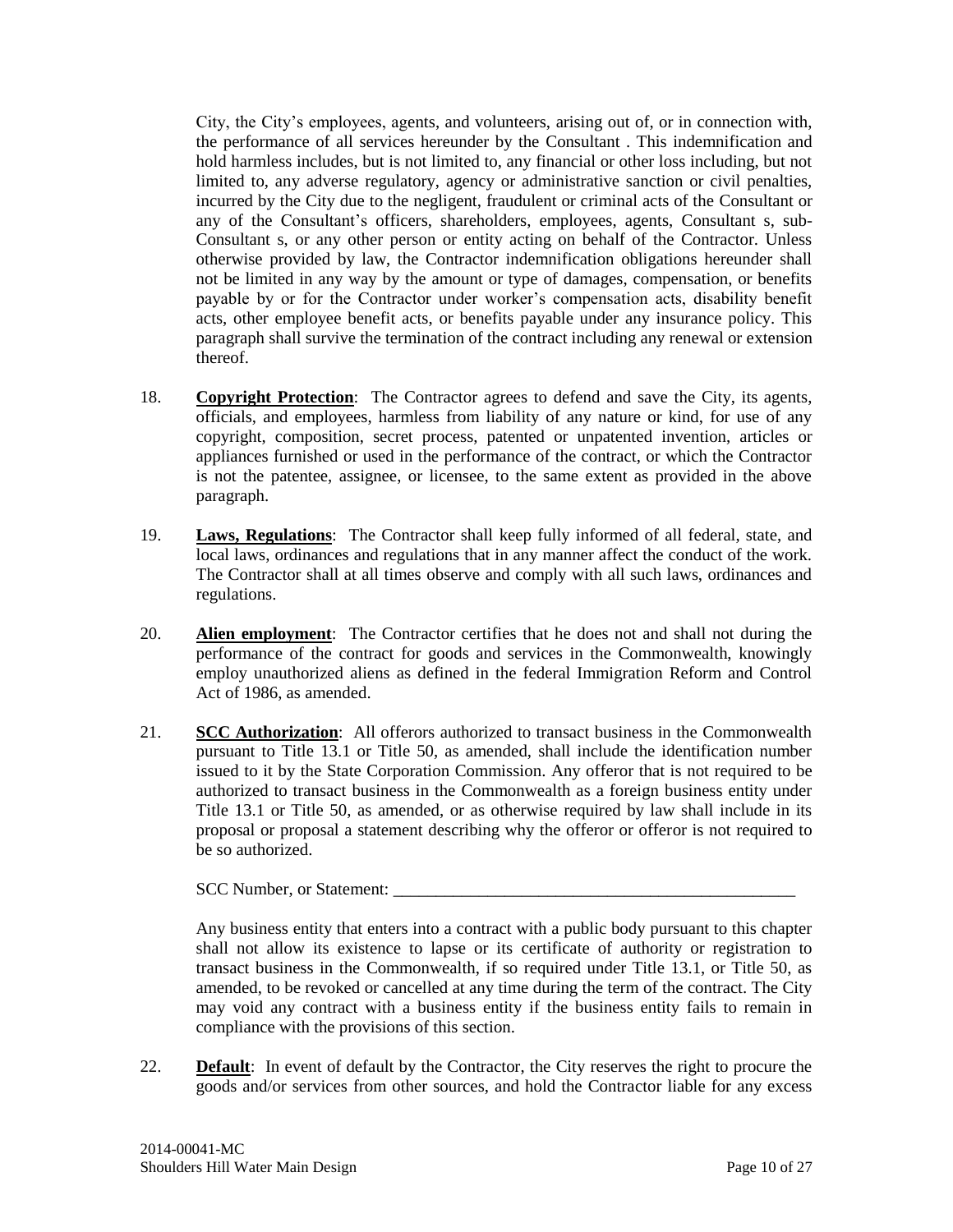cost occasioned thereby. Such actions taken by the City shall not release the contractor from additional remedies that may be allowed by law.

- 23. **Availability of Funds**: When a contract resulting from this solicitation involves multiple fiscal periods, such contract shall be deemed in force only to the extent of appropriations available to each department for the purchase of such goods and/or services. The City's extended obligations on those contracts that envision extended funding through successive fiscal periods shall be contingent upon actual appropriations for the following years.
- 24. **Appeals Procedure**: Upon your request, administrative appeals information will be provided that shall be used for hearing protests of a decision to award, or an award, appeals from refusal to allow withdrawal of proposals, appeals from disqualification, appeals for debarment or suspension, or determination of non-responsibility and appeals from decision or disputes arising during the performance of a contract. To be timely all appeals shall be made within the time periods set forth by the Virginia Public Procurement Act, §2.2-4357, et seq. Contact the buyer at once for assistance.
- 25. **Faith-based Organizations**: The City of Suffolk does not discriminate against faithbased organizations.
- 26. **Anti-Discrimination**: By submitting their proposals, offerors certify to the City that they will conform to the provisions of the Federal Civil Rights Act of 1964, as amended, as well as the Virginia Fair Employment Contracting Act of 1975, as amended, where applicable, the Virginians with Disabilities Act, the Americans with Disabilities Act and 2.2-4311 of the Virginia Public Procurement Act (VPPA). If the award is made to a faithbased organization, the organization shall not discriminate against any recipient of goods, services, or disbursements made pursuant to the contract on the basis of the recipient's religion, religious belief, refusal to participate in a religious practice, or on the basis of race, age, color, gender or national origin and shall be subject to the same rules as other organizations that contract with public bodies to account for the use of the funds provided; however, if the faith-based organization segregates public funds into separate accounts, only the accounts and programs funded with public funds shall be subject to audit by the public body. (Code of Virginia 2.2.4343.1E).

In every contract over \$10,000 shall include the following provisions:

- 1. During the performance of this contract, the Contractor agrees as follows:
	- 1. The Contractor will not discriminate against any employee or applicant for employment because of race, religion, color, sex, national origin, age, disability, service disabled veterans or any other basis prohibited by state law relating to discrimination in employment, except where there is a bona fide occupational qualification reasonably necessary to the normal operation of the Contractor. The Contractor agrees to post in conspicuous places, available to employees and applicants for employment, notices setting forth the provisions of this nondiscrimination clause.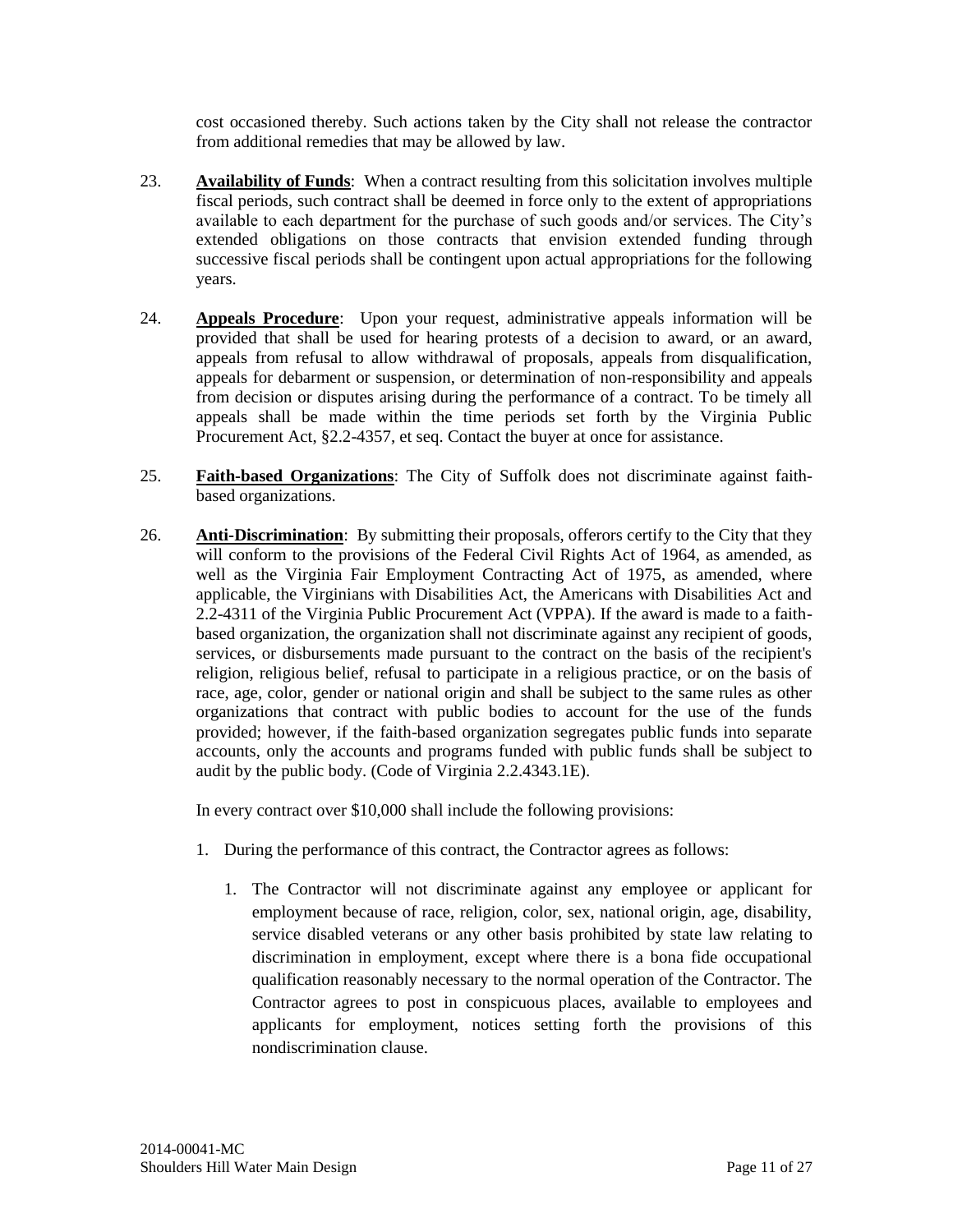- 2. The Contractor, in all solicitations or advertisements for employees placed by or on behalf of the Contractor, will state that such Contractor is an equal opportunity employer.
- 3. Notices, advertisements and solicitations placed in accordance with federal law, rule or regulation shall be deemed sufficient for the purpose of meeting these requirements.
- 2. The Contractor will include the provisions of Section a, b, and c above in every subcontract or purchase order over \$10,000, so that the provisions will be binding upon each subcontractor or vendor.
- 27. **Drug-Free Workplace**: During the performance of this contract, the Contractor agrees to (1) provide a drug-free workplace for the Contractor's employees; (2) post in conspicuous place, available to employees and applicants for employment, a statement notifying employees that the unlawful manufacture, sale, distribution, dispensation, possession, or use of a controlled substance or marijuana is prohibited in the Consultant 's workplace and specifying the actions that will be taken against employees for violations of such prohibition; (3) state in all solicitation or advertisement for employees placed by or on behalf of the Consultant that the Consultant maintains a drug-free workplace; and (4) include the provisions of the foregoing clauses in every subcontract or purchase order of over \$10,000, so that the provisions will be binding upon each sub-consultant or vendor.

For the purposes of this section, "drug-free workplace" means a site for the performance of work done in connection with a specific contract awarded to a Consultant , the employees of whom are prohibited from engaging in the unlawful manufacture, sale, distribution, dispensation, possession or use of any controlled substance or marijuana during the performance of the contract.

- 28. **Assignment of Contract**: A contract shall not be assignable by the Consultant in whole or in part without the written consent of the City.
- 29. **Independent Consultant** : The Consultant and any employees, agents, or other persons or entities acting on behalf of the Consultant shall act in an independent capacity and not as officers, employees, or agents of the City.
- 30. **Scheduling and Delays**: The parties to any contract resultant of this solicitation acknowledge that all or part of the work to be performed hereunder may be delayed and extended at the option of the City. Such delays may be caused by delays, denials and modifications of the various state or federal permits, or for other reasons. The City shall not be required to pay any of the Consultant's direct or indirect costs, or claims for compensation, extended overhead, or other damage or consequential damages arising out of or related to any delays or interruptions required or ordered by the City. If the City delays the project for any reason for a continuous period of ninety (90) days or more, the City and Consultant will negotiate a mutually agreeable adjustment to the Consultant 's award amount. Notwithstanding the above, in construction contracts, to the extent that an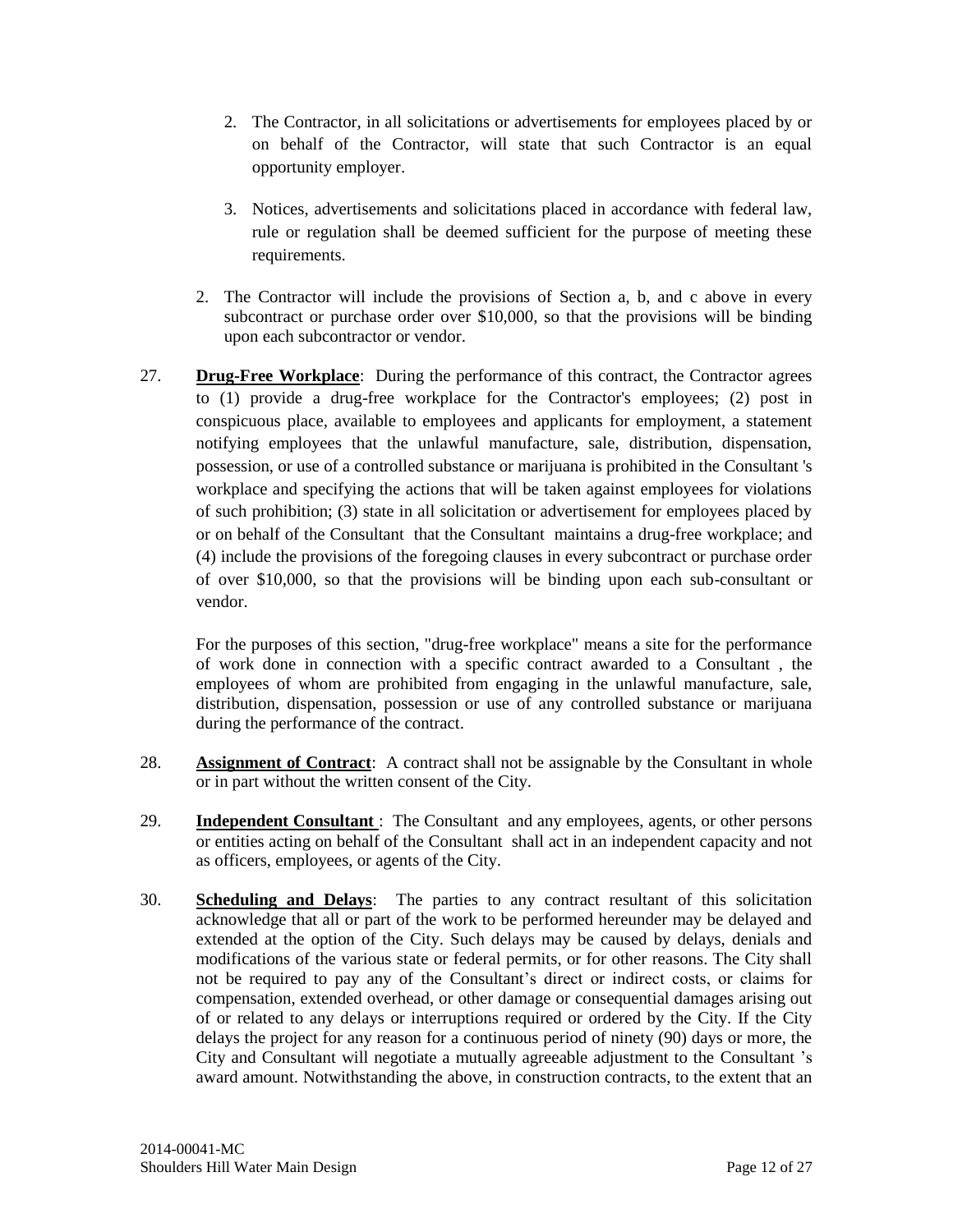unreasonable delay is caused by the act or omissions of the City due to causes within the City's control, the above waiver or release shall not apply.

31. **Governing Law**: This Agreement is made, entered into, and shall be performed in the City of Suffolk, Virginia, and shall be governed by the applicable laws of the Commonwealth of Virginia without regard to its conflict of law rules. In the event of litigation concerning this Agreement, the parties agree to the exclusive jurisdiction and venue of the Circuit Court of the City of Suffolk, Virginia; however, in the event that the federal court has jurisdiction over the matter, then the parties agree to the exclusive jurisdiction and venue of the U.S. District Court for the Eastern District of Virginia, Norfolk Division.

The Consultant shall not cause a delay in services because of the pending or during litigation proceedings, except with the express, written consent of the City or written instruction/order from the Court.

- 32. **Severability**: If any provision of a contract resulting from this solicitation, or the application thereof to any person or circumstances shall to any extent be invalid or unenforceable, the remainder of this contract, or the application of such provision to persons or circumstances other than those which it is invalid or unenforceable, shall not be affected hereby, and each provision of this contract shall be valid and enforced to the full extent permitted by law.
- 33. **Termination for Convenience**: The City may at any time, and for any reason, terminate this Contract by written notice to Consultant specifying the termination date, which shall be not less than thirty (30) days from the date such notice is mailed.

Notice shall be given to Consultant by certified mail/return receipt requested at the address set forth in Consultant's Proposal or as provided in this Contract. In the event of such termination, Consultant shall be paid such amount as shall compensate Consultant for the work satisfactorily completed, and accepted by the City, at the time of termination. If the City terminates this Contract, Consultant shall withdraw its personnel and equipment, cease performance of any further work under this Contract, and turn over to the City any work completed or in process for which payment has been made.

34. **Termination for Cause**: In the event that Consultant shall for any reason or through any cause be in default of the terms of this Contract, the City may give Consultant written notice of such default by certified mail/return receipt requested at the address set forth in Consultant 's Proposal/ or as provided in this Contract.

Unless otherwise provided, Consultant shall have ten (10) days from the date such notice is mailed in which to cure the default. Upon failure of Consultant to cure the default, the City may immediately cancel and terminate this Contract as of the mailing date of the default notice.

Upon termination, Consultant shall withdraw its personnel and equipment, cease performance of any further work under the Contract, and turn over to the City any work in process for which payment has been made. In the event of violations of law, safety or health standards and regulations, this Contract may be immediately cancelled and terminated by the City and provisions herein with respect to opportunity to cure default shall not be applicable.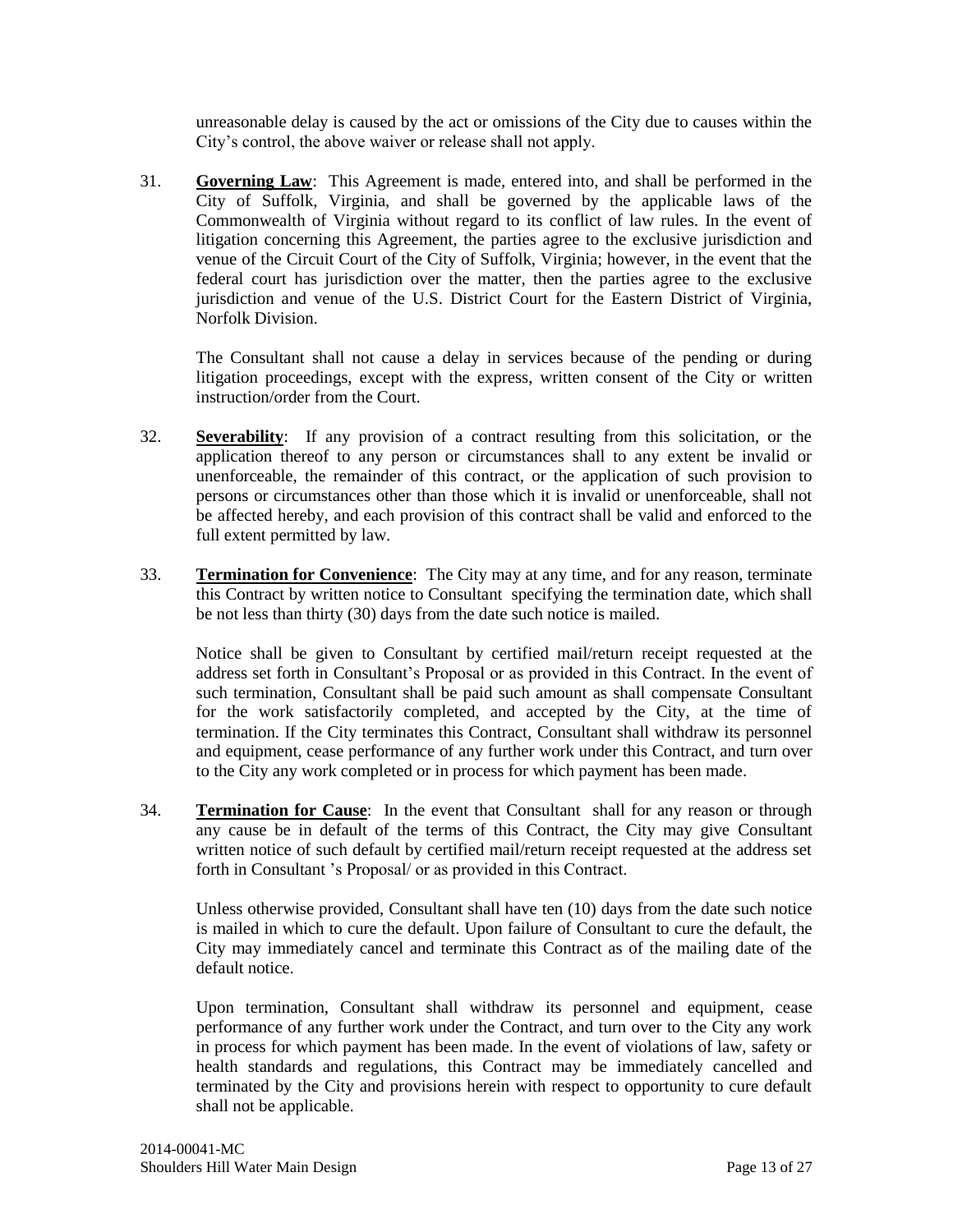35. **Contact Prohibition**: **Direct contact with City departments other than Purchasing, on the subject of this proposal is expressly forbidden except with the foreknowledge and permission of the Contract Officer. Violation may result in a determination that your firm is ineligible for an award.**

All questions shall be in writing to the Contract Officer shown on the title page of the proposal. The respondents to this RFP shall not contact, either directly or indirectly, any other employee or agent of the City regarding this RFP. This prohibition shall also extend to the Suffolk City Council and locally elected officials. Any such unauthorized contact may disqualify the offeror from this procurement.

- 36. **Additional Conditions**: The Conditions and Instructions in this solicitation are intended to apply to the resulting contract and shall supersede any conflicting terms offered. Any additional conditions a offeror intends be considered must be submitted with the proposal and noted as an exception. Such exceptions may result in a finding that the submittal is 'non-responsive' to the proposal, negating possibility of an award to that offeror. Contractual documents submitted by the successful firm after an award will not be accepted.
- 37. **Consultant Failure to Perform**: Failure of the Consultant to perform the contract by reason of the City's non-acceptance of additional conditions submitted after the award shall result in termination of the contract by the City, and may result in debarment of the Consultant for a period of up to three (3) years. Termination and /or debarment of the Consultant shall not constitute a waiver by the City of any other rights or remedies available to the City by law or contract.
- 38. **Conflict**: In the event of a conflict between the contract documents, including these Conditions and Instructions, the contract documents shall control.
- 39. **Records and Inspection**: The Consultant shall maintain full and accurate records with respect to all matters covered under this contract, including, without limitation, accounting records, written policies, procedures, time records, telephone records, and any other supporting evidence used to memorialize, reflect, and substantiate charges or fees related to this contract. The Consultant's records shall be open to inspection and subject to audit and/or reproduction, during normal working hours, by the City and its employees, agents or authorized representatives after giving at least three (3) days notice to the Consultant by the City. The City shall have access to such records from the effective date of this contract, for the duration of the contract, and for five (5) years after the date of final payment by the City to the Consultant pursuant to this contract or any renewal or extension of this contract. The City's employees, agents or authorized representatives shall have access to the Consultant's facilities, shall have access to all necessary records and shall be provided adequate and appropriate work space, in order to conduct audits.
- 40. **Rights and Remedies Not Waived**: In no event shall the making by the City of any payment to the Consultant, or the waiver by the City of any provision under this contract including any obligation of the Consultant , constitute or be construed as a waiver by the City of any other provision, obligation, breach of covenant, or any default which may exist under this contract on the part of the Consultant , and the making of any such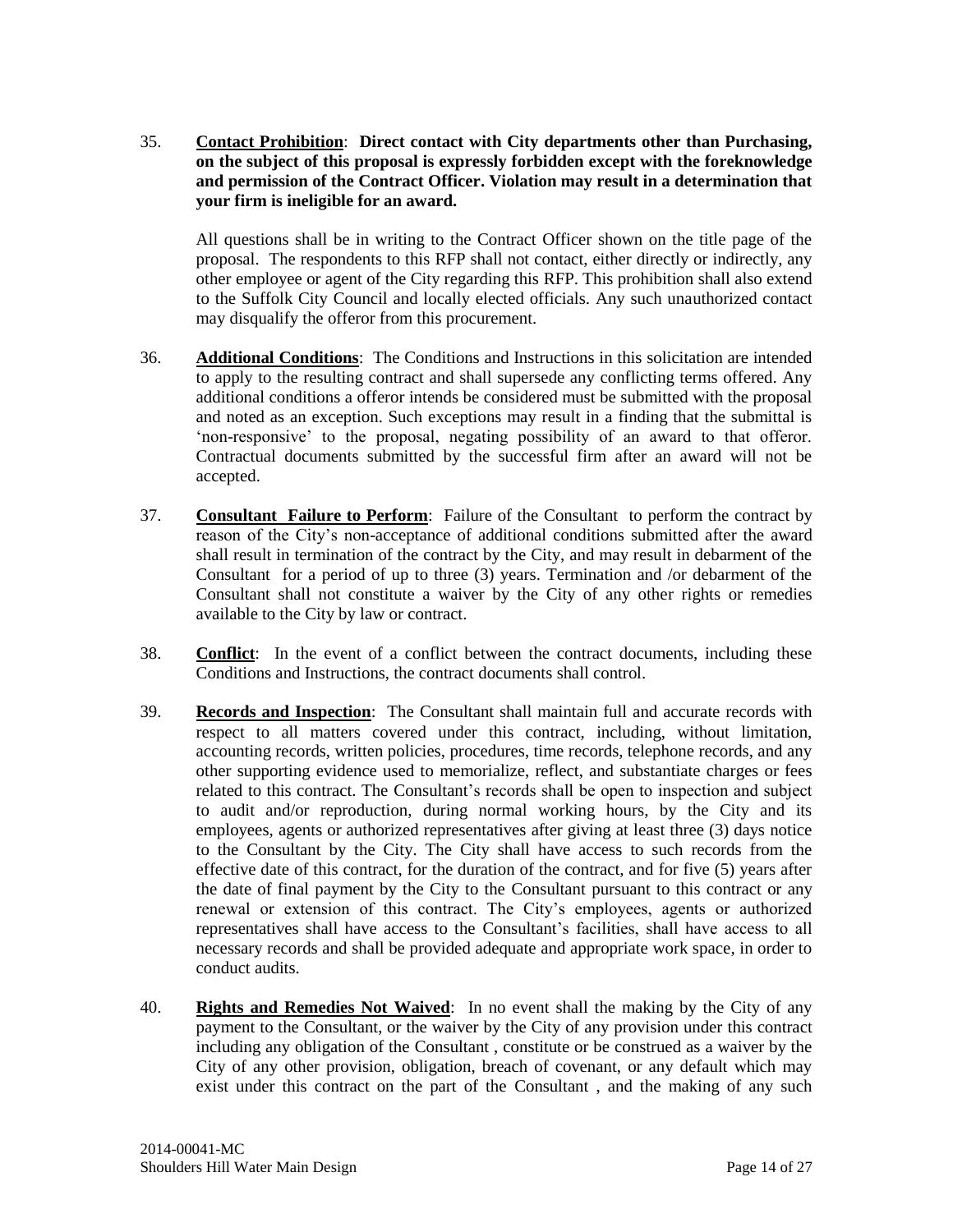payment by the City while any such breach or default exists shall not impair or prejudice any right or remedies available to the City.

- 41. **Entire Agreement**: An resultant contract and any additional or supplementary documents incorporated herein by reference contain all the terms and conditions agreed upon by the parties hereto, and no other agreements, oral or otherwise, regarding the subject matter of this contract or any part thereof shall have any validity or bind any of the parties hereto. The contract shall not be modified, altered, changed or amended unless in writing and signed by the parties hereto.
- 42. **Conflicts of Interests**: Consultant shall not accept or receive commissions or other payments from third parties for soliciting, negotiating, procuring, or effecting insurance on behalf of the City. The City may not procure supplies, equipment, materials or other goods from a consultant on the same project.
- 43. **Responsibility of Consultant** : The Consultant shall, without additional costs or fee to the City, correct or revise any errors or deficiencies in his performance. Neither the City's review, approval or acceptance of, nor payment for any of the services required under this Agreement shall be deemed a waiver of rights by the City, and the Consultant shall remain liable to the City for all costs which are incurred by the City as a result of the Consultant's negligent performance of any of the services furnished under this Agreement.
- 44. **Changes and Additions**: It shall be the responsibility of the Consultant to notify the City, in writing, of any necessary modifications or additions in the Scope of this Agreement. Compensation for changes or additions in the Scope of this Agreement will be negotiated and approved by the City, in writing.

It is understood and agreed to by both the City and the Consultant that such modifications or additions to this Agreement shall be made only by the full execution of the City's standard Agreement change order form. Furthermore, it is understood and agreed by both parties that any work done by the Consultant on such modification or addition to this Agreement prior to the City's execution of its standard Agreement change order form shall be at the total risk of the Consultant and said work may not be compensated by the City.

- 45. **Exemption from Taxes**: The City is exempt from State Sales Tax and Federal Excise Tax. Tax Exemption Certificate indicating the City's tax exempt status will be furnished by the City of Suffolk upon request.
- 46. **Debarment Status**: By submitting a proposal, proposalders certify that they are not currently debarred by the Commonwealth of Virginia from submitting proposals or proposals on contracts for the type of goods and/or services covered by this solicitation, nor are they an agent of any person or entity that is currently so debarred.
- 47. **Safety**: All Consultant s and sub-consultant s performing services for the City are required and shall comply with all Occupational Safety and Health Administration (OSHA), State and City Safety and Occupational Health Standards and any other applicable rules and regulations. Also all Consultants and sub-consultants shall be held responsible for the safety of their employees and any unsafe acts or conditions that may cause injury or damage to any persons or property within and around the work site area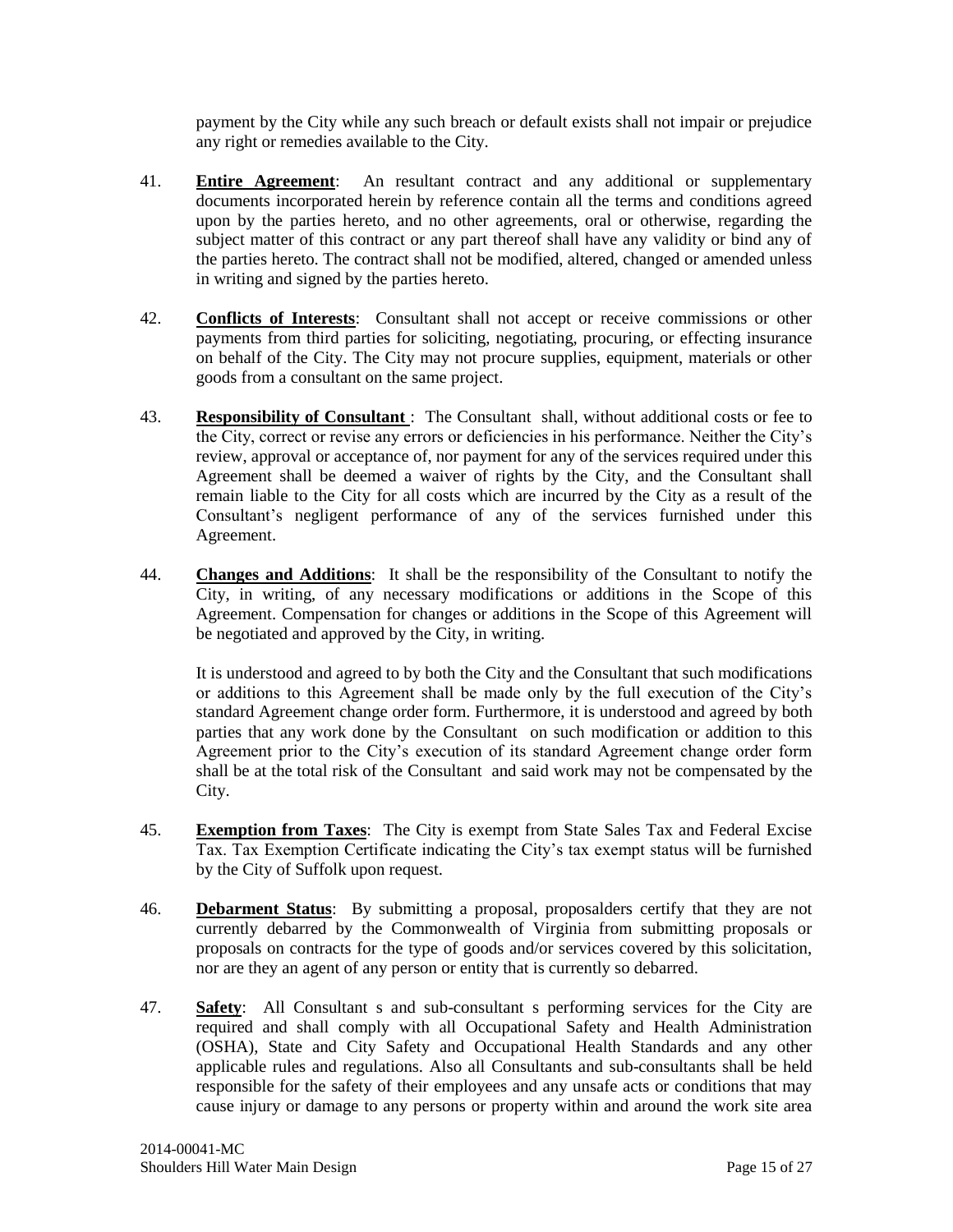under this contract.

- 48. **License Requirement**: All firms doing business in the City of Suffolk are required to be licensed in accordance with the City of Suffolk business license ordinance. Wholesale and retail merchants without a business location in the City of Suffolk are exempt from this requirement. Any questions concerning business licenses should be directed to the Commissioner of the Revenue's Office, telephone (757) 514-4260.
- 49. **Consultant's Form**: In cases where the City may accept the Consultant's form agreement, whereas certain standard clauses that may appear in the Consultant 's form agreement cannot be accepted by the City, and in consideration of the convenience of using that form, and this form, without the necessity of negotiating a separate contract document, the parties hereto specifically agree that, notwithstanding any provisions appearing in the attached Consultant 's form contract, the City's contract addendum shall prevail over the terms of the Consultant 's agreement in the event of a conflict.
- 50. **Offeror's Qualifications**: Only proposals from established Consultant s for work similar in scope to work herein shall be considered; the City reserves the right to request specific reference information prior to award. Offeror shall demonstrate that they have adequate and appropriate manpower, tools and equipment to respond and perform in accordance with the provisions herein.

The City may, at its option, disqualify a offeror and reject his proposal for cause. Reasons deemed to be sufficient for this action shall include, but not be limited to, the following:

- Evidence of collusion among offeror.
- Receipt of more than one proposal on any project from an individual, or from a corporation. This restriction does not apply to sub-consultants
- Default on any previous contract.
- For unreasonable failure to complete a previous contract within the specified time or for being in arrears on an existing contract without reasonable cause for being in arrears.
- Inability to perform as revealed by an investigation of the Proposalder's financial statement, experience and/or plant and equipment.
- Consultant does not meet project-specific requirements, as identified in the Contract Documents
- 51. **Pricing to be F.O.B. Destination – Freight Allowed:** Pricing shall be F.O.B. destination-freight included for all competitive proposals. F.O.B. Destination-Freight Included shall include all shipping costs to the City location(s) at the unit cost. No additional shipping charges shall be allowed.
- 52. **Contract Quantities**: The quantities specified in the Request for Proposals are estimates only unless otherwise clearly noted, and are given for the information of offeror and for the purpose of proposal evaluation. They do not indicate the actual quantity that will be required, since such volume will depend upon requirements that may develop during the contract period. Quantities shown shall not be construed to represent any amount which the City shall be obligated to purchase under the contract, or relieve the Consultant of his obligation to fill all orders placed by the City, except as clearly noted.
- 53. **Competition Intended**: It is the City's intent that the Request for Proposals (RFP) permits competition. It shall be the offeror's responsibility to advise the Buyer in writing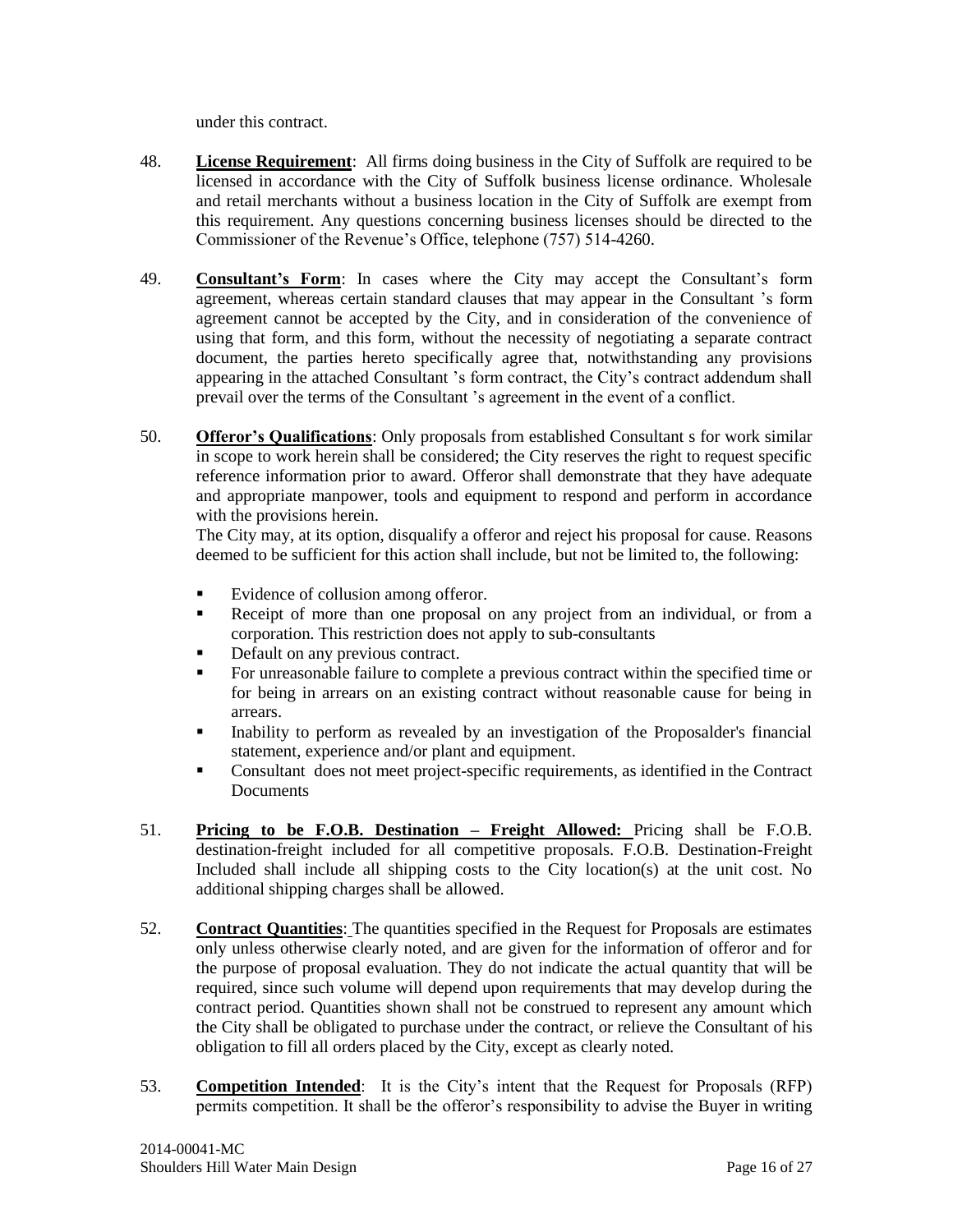if any language requirement, specification, etc., or any combination thereof, inadvertently restricts or limits the requirements stated in this RFP to a single source. Such notification must be received by the Contract Officer prior to the date set for proposals to close.

54. **Insurance:** The successful offeror shall procure, maintain, and provide proof of, insurance coverages for injuries to persons and/or property damage as may arise from or in conjunction with, the work performed on behalf of the City by the offeror, his agents, representatives, employees or subcontractors. Proof of coverage as contained herein shall be submitted fifteen (15) days prior to the commencement of work and such coverage shall be maintained by the offeror for the duration of the contract period; for occurrence policies. Claims made policies must be in force or that coverage purchased for three (3) years after contract completion date.

a. General Liability

Coverage shall be as broad as: Comprehensive General Liability endorsed to include Broad Form, Commercial General Liability Form including Products/Completed Operations.

1. Minimum Limits

General Liability: \$1,000,000 General Aggregate Limit \$1,000,000 Products & Completed Operations \$1,000,000 Personal and Advertising Injury \$1,000,000 Each Occurrence Limit \$50,000 Fire Damage Limit \$5,000 Medical Expense Limit

b. Automobile Liability

Coverage sufficient to cover all vehicles owned, used, or hired by the offeror, his agents, representatives, employees or subcontractors.

1. Minimum Limits

Automobile Liability: \$1,000,000 Combined Single Limit

\$1,000,000 Each Occurrence Limit

- \$5,000 Medical Expense Limit
- c. Workers' Compensation

Limits as required by the Workers' Compensation Act of Virginia. Employers Liability, \$1,000,000.

d. Professional Liability

1. The successful offeror shall provide the City with an Errors and Omissions Liability Policy (E&O Policy). The policy shall cover the City for all sources of liability which would be covered by the latest edition of the standard Errors and Omissions Liability Coverage Form, as filed for use in the Commonwealth of Virginia by the Insurance Services Office, without the attachment of restrictive endorsements.

2. The City policy shall be endorsed to include the City's officials, officers, agents and employees as insured. The E&O Policy shall include the successful offeror and the offeror's subcontractors of every tier as the offeror designated in the declarations.

3. The minimum E&O Policy limits to be provided by the successful offeror (inclusive of any amounts provided by an umbrella or excess policy) shall be \$1,000,000 per occurrence combined single limit for bodily injury liability and property damage liability. The limits afforded by the E&O Policy (or umbrella or excess policy with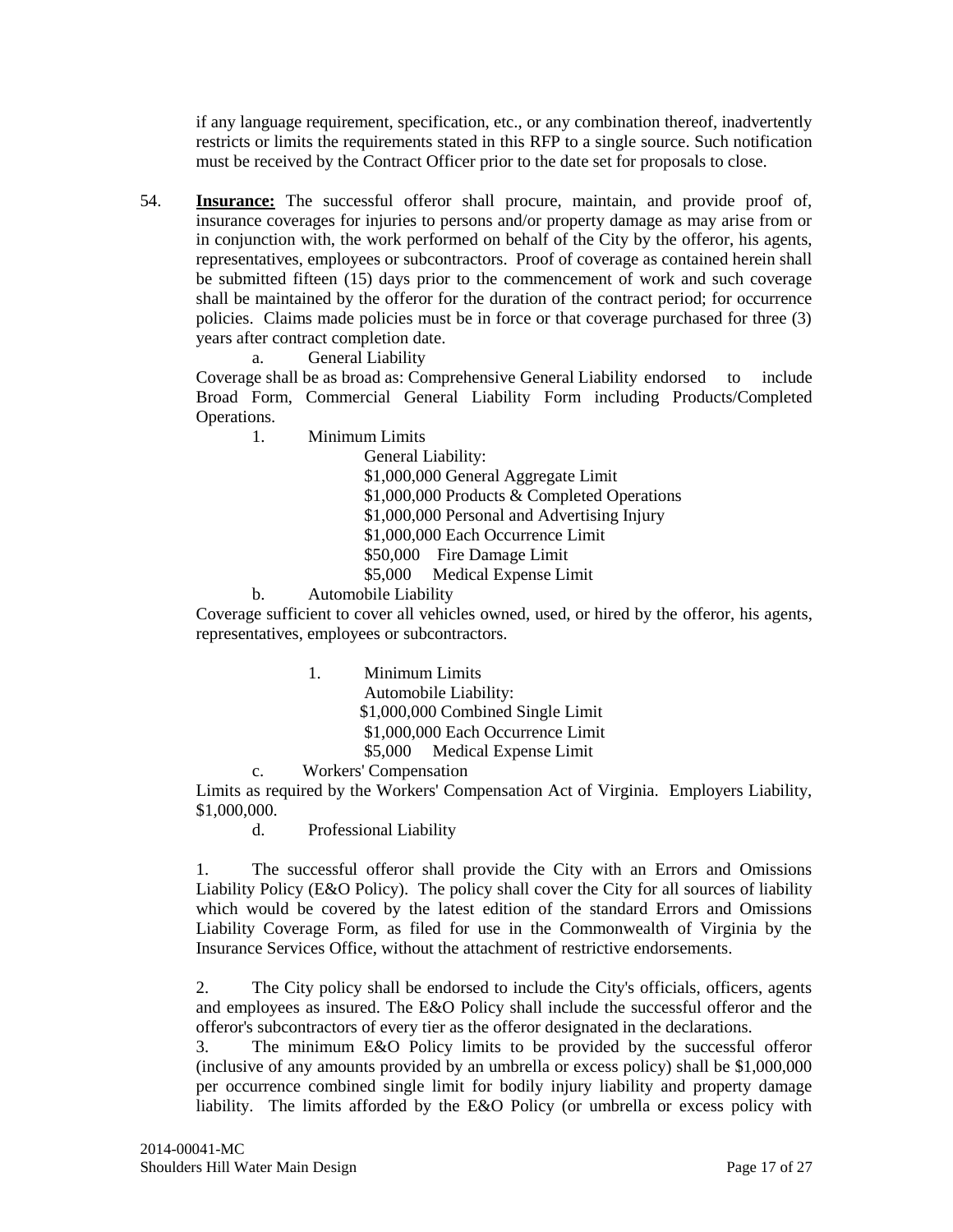respect to it) shall apply only to the City and City's officials, officers, agents and employees and only to claims arising out of or in connection with the work under this contract.

4. Notice of Cancellation and/or Restriction - The policy must be specifically endorsed to provide the City with forty-five (45) days' notice of cancellation, non-renewal, change in coverages, and/or restriction.

a. Coverage Provisions

1. All deductibles or self-insured retention shall appear on the certificate(s).

2. The City of Suffolk, its' officers/ officials, employees, agents and volunteers shall be added as "additional insured" as their interests may appear. This provision does not apply to Professional Liability or Workers' Compensation/Employers' Liability.

3. The offeror's insurance shall be primary over any applicable insurance or selfinsurance maintained by the City.

4. Shall provide 30 days written notice to the City before any cancellation, suspension, or void of coverage in whole or part, where such provision is reasonable.

5. All coverages for subcontractors of the offeror shall be subject to all of the requirements stated herein.

6. All deductibles or self-insured retention shall appear on the certificate(s) and shall be subject to approval by the City. At the option of the City, either; the insurer shall reduce or eliminate such deductible or self-insured retention; or the offeror shall be required to procure a bond guaranteeing payment of losses and related claims expenses.

7. Failure to comply with any reporting provisions of the policy(s) shall not affect coverage provided the City, its' officers/officials, agents, employees and volunteers.

8. The insurer shall agree to waive all rights of subrogation against the City, its' officers/officials, agents, employees or volunteers for any act, omission or condition of premises which the parties may be held liable by reason of negligence.

9. The offeror shall furnish the City certificates of insurance including endorsements affecting coverage. The certificates are to be signed by a person authorized by the insurance company(s) to bind coverage on its' behalf, if executed by a broker, notarized copy of authorization to bind, or certify coverage must be attached.

10. All insurance shall be placed with insurers maintaining an A.M. Best rating of no less than an A:VII. If A.M. Best rating is less than A:VII, approval must be received from City's Risk Officer.

11. All coverages designated herein shall be as broad as the Insurance Services Office (ISO) forms filed for use with the Commonwealth of Virginia.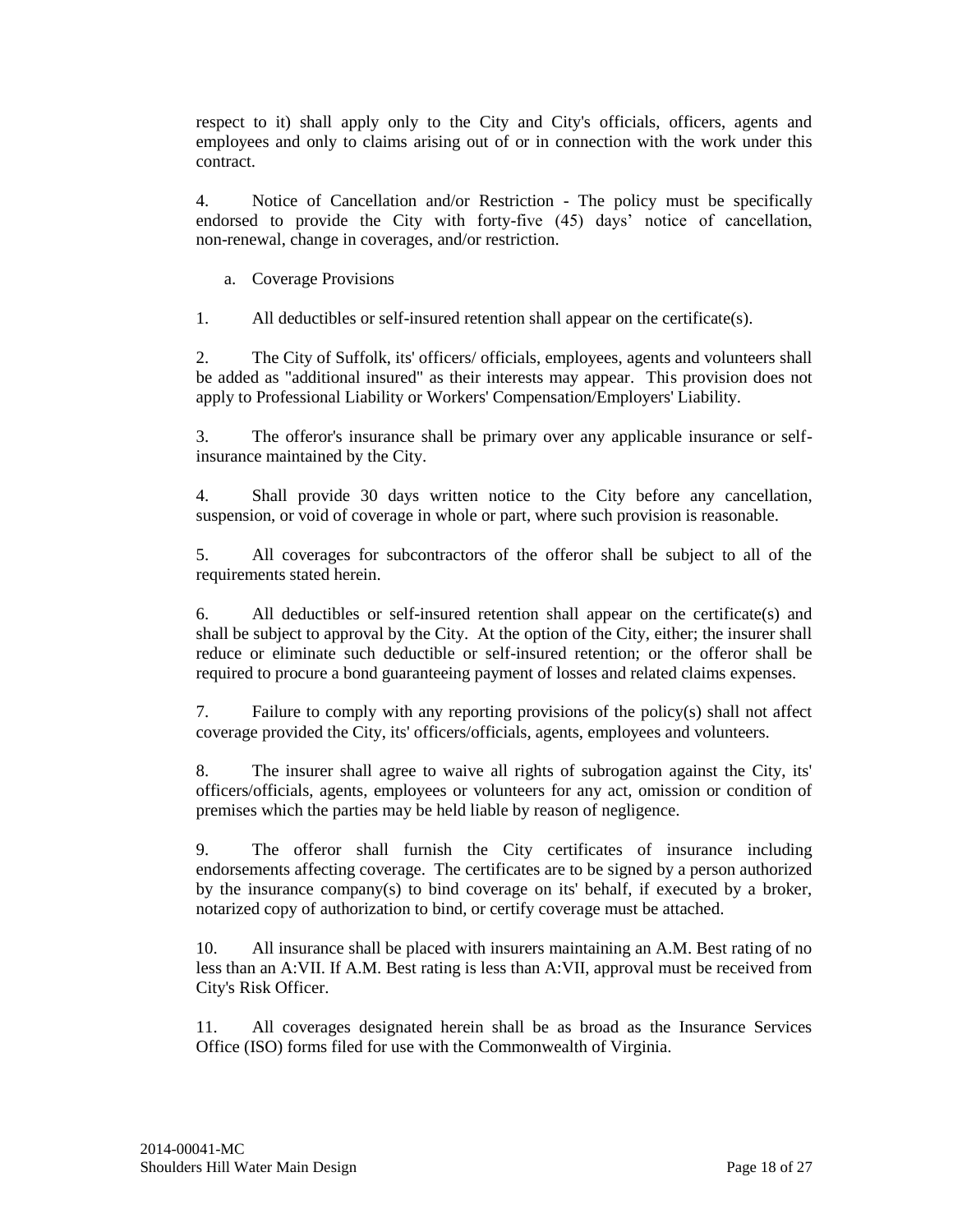55. **Invoicing/ Payment and Interest:** Prior to payment the vendor shall provide their federal employer identification number. Payment to vendor shall be made not more than forty-five (45) days after goods or services are received; or not more the forty-five (45) days after the invoice is rendered, whichever is later.

Unless otherwise provided under the terms of this contract, interest for late payment shall not exceed one percent (1%) per month.

The firm shall submit invoices on a frequency to be determined, as agreed upon by the City, for each payment requested. Such statement shall also include a detailed breakdown of all charges.

All such invoices will be paid promptly unless any items thereon are questioned, in which event payment will be withheld pending verification of the amount claimed and the validity of the claim. The firm shall provide complete cooperation during any such investigation. All invoices shall be forwarded to the following address:

Department of Public Utilities Attn: Assistant Director of Public Utilities 1258 Holland Road Suffolk, Virginia 23434

56. **Payments to Subcontractors:** Within seven days after receipt of amounts paid by the City for work performed by a subcontractor under this contract, the Contractor shall either:

a. Pay the Subcontractor for the proportionate share of the total payment received from the City attributable to the work performed by the Subcontractor under this contract; or,

 b. Notify the City and Subcontractor, in writing, of his intention to withhold all or a part of the Subcontractor's payment and the reason for non- payment.

The Contractor shall pay interest to the Subcontractor on all amounts owed that remain unpaid beyond the seven-day period except for amounts withheld as allowed in item b. above.

Unless otherwise provided under the terms of this contract, interest shall accrue at the rate of one percent per month.

The Contractor shall include in each of its subcontracts a provision requiring each Subcontractor to include or otherwise be subject to the same payment and interest requirements as set forth above with respect to each lower-tier subcontractor.

The Contractor's obligation to pay an interest charge to a Subcontractor pursuant to this provision may not be construed to be an obligation of the City.

57. **Ownership of Documents**: Any reports, specifications, blueprints, negatives or other documents prepared by the Contractor in the performance of its obligations under the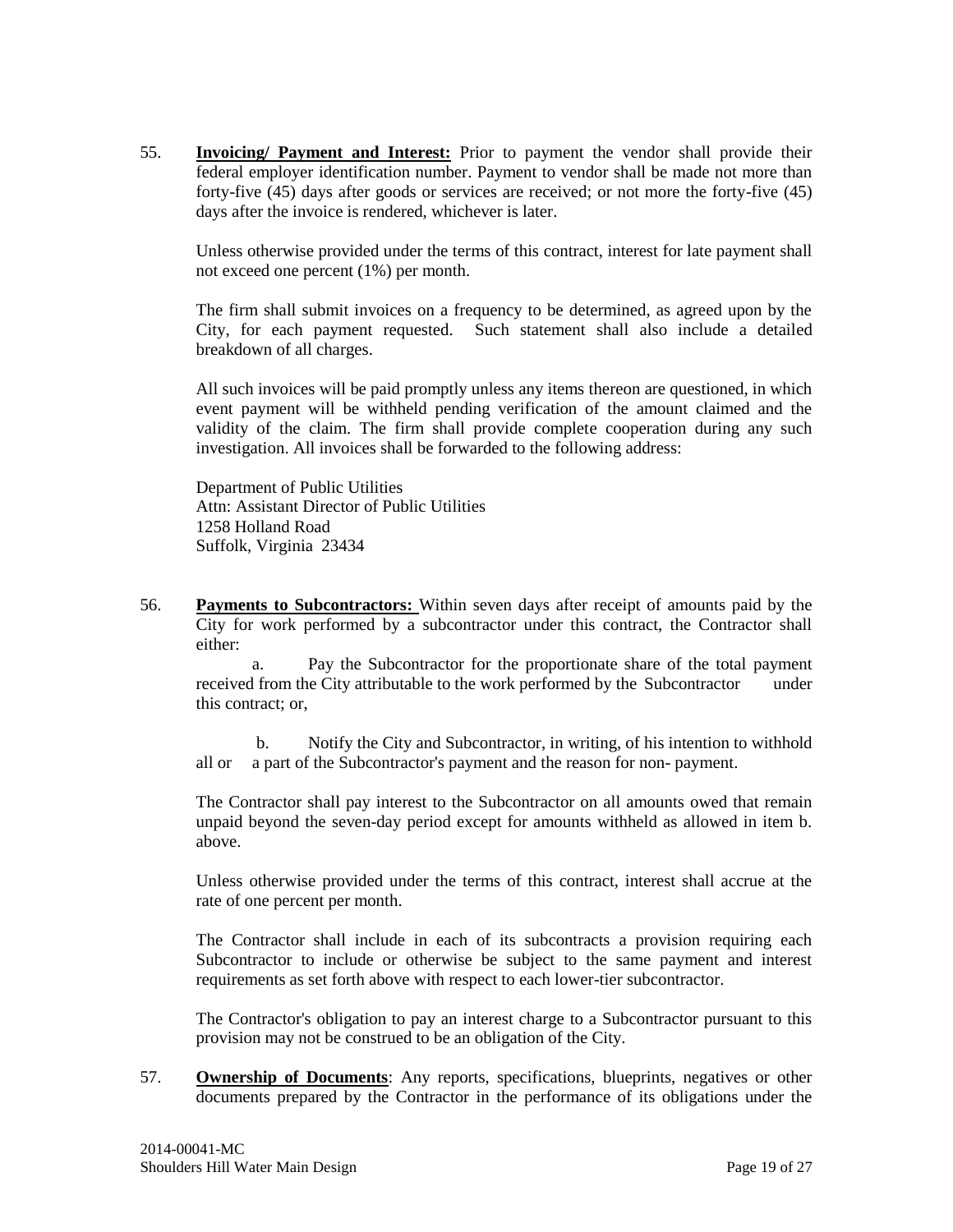resulting contract shall be the exclusive property of City of Suffolk, and all such materials shall be returned to the owner upon completion, termination, or cancellation of this contract. The Contractor shall not use, willingly allow, or cause such materials to be used for any purpose other than performance of all Contractor's obligations under the resulting contract without the prior written consent of City of Suffolk. Documents and materials developed by the Contractor under the resulting contract shall be the property of City or Suffolk; however, the Contractor may retain file copies, which cannot be used without prior written consent of the Owner. City of Suffolk agrees that the Contractor shall not be liable for any damage, loss, or injury resulting from the future use of the provided documents for other than the project specified, when the Contractor is not the firm of record.

58. **Submissions:** All project correspondence, design/review documents, reports, etc. prepared by the Contractor shall be distributed to the City's Project Manager for each task in the format and number of copies as directed by the task statement of work.

Within thirty (30) days of project completion, the Contractor shall prepare and submit a Project Completion Report with project closeout documents and submit to the City's Project Manager

59. **Contractual Disputes:** The Contractor shall give written notice to the Purchasing Agent of his intent to file a claim for money or other relief at the time of the occurrence or the beginning of the work upon which the claim is to be based.

The written claim shall be submitted to the Purchasing Agent no later than sixty (60) days after final payment. If the claim is not disposed of by agreement, the Purchasing Agent shall reduce his decision to writing and mail or otherwise forward a copy thereof to the Contractor within thirty (30) days of receipt of the claim.

The Purchasing Agent's decision shall be final unless the Contractor appeals within thirty (30) days by submitting a written letter of appeal to the City Administrator, or his designee. The City Manager shall render a decision within sixty (60) days of receipt of the appeal.

60. **Responsibility for Making Corrections:** The Engineer shall, without additional costs or fee to the City, correct or revise any errors or deficiencies in its performance, The City's review, approval, or acceptance of, nor payment of any of the services required under the contract shall be deemed a waiver of rights by the City as a result of the Engineer's negligent performance of any of the services furnished under the contract.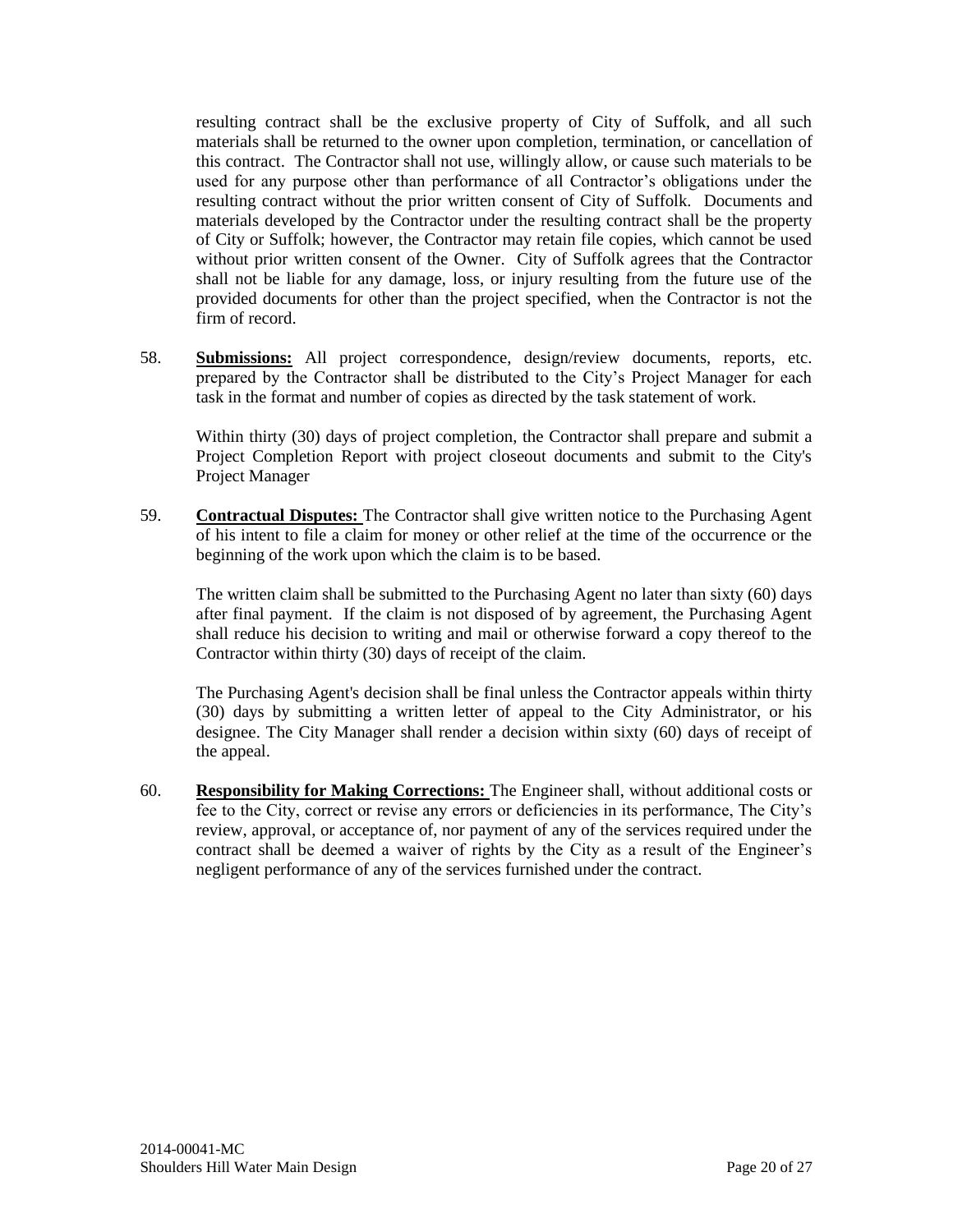# **SIGNATURE SHEET**

(Submit with Proposal)

<span id="page-20-0"></span>My signature certifies that the proposal as submitted complies with all Terms and Conditions as set forth.

My signature also certifies that the accompanying proposal is not the result of, or affected by, any unlawful act of collusion with another person or company engaged in the same line of business or commerce, or any act of fraud punishable under Title 18.2, Chapter 12, Article 1.1 of the Code of Virginia, 1950, as amended. Furthermore, I understand that fraud and unlawful collusion are crimes under the Virginia Governmental Frauds Act, the Virginia Government Bid Rigging Act, and Virginia Antitrust Act, and Federal Law, and can result in fines, prison sentences, and civil damage awards.

My signature also certifies that this firm has no business or personal relationships with any other companies or persons that could be considered as a conflict of interest or potential conflict of interest to the City of Suffolk and that there are no principals, officers, agents, employees, or representatives of this firm that have any business or personal relationships with any other companies or persons that could be considered as a conflict of interest or a potential conflict of interest to the City of Suffolk, pertaining to any and all work or services to be performed as a result of this request and any resulting contract with the City of Suffolk.

I hereby certify that I am authorized to sign as a Representative for the Firm:

| Address: <u>Address:</u> |  |
|--------------------------|--|
|                          |  |
|                          |  |
|                          |  |
|                          |  |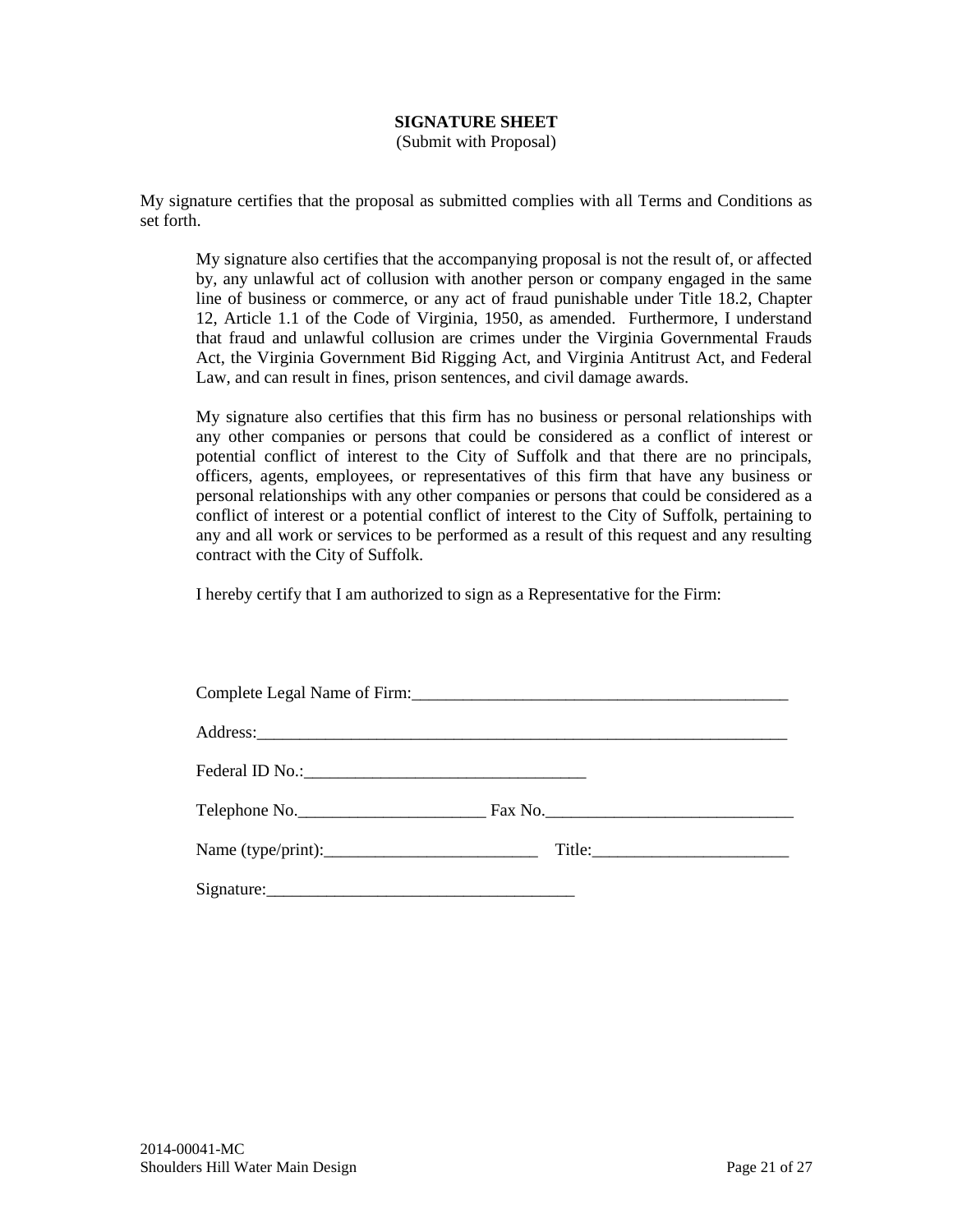# <span id="page-21-0"></span>**PROPRIETARY/CONFIDENTIAL INFORMATION IDENTIFICATION (RFP # 2014-00041-MC)**

Name of Firm/Offeror:

Trade secrets or proprietary information submitted by an offeror shall not be subject to public disclosure under the Virginia Freedom of Information Act; however, the offeror must invoke the protections of §2.2-4342F of the Code of Virginia, in writing, either before or at the time the data or other material is submitted. The written notice must specifically identify the data or materials to be protected, including the section of the proposal in which it is contained, as well as the page number(s), and state the reasons why protection is necessary. The proprietary or trade secret material submitted must be identified by some distinct method such as highlighting or underlining and must indicate only the specific words, figures, or paragraphs that constitute a trade secret or proprietary information. In addition, a summary of proprietary information provided shall be submitted on this form. The designation of an entire proposal document, line item prices, and/or total proposal prices as proprietary or trade secrets is not acceptable. If, after being given reasonable time, the offeror refuses to withdraw such a classification designation, the proposal will be rejected.

| SECTION/TITLE | PAGE<br>NUMBER(S) | REASON(S) FOR WITHHOLDING FROM<br>DISCLOSURE |
|---------------|-------------------|----------------------------------------------|
|               |                   |                                              |
|               |                   |                                              |
|               |                   |                                              |
|               |                   |                                              |
|               |                   |                                              |
|               |                   |                                              |
|               |                   |                                              |
|               |                   |                                              |
|               |                   |                                              |
|               |                   |                                              |
|               |                   |                                              |
|               |                   |                                              |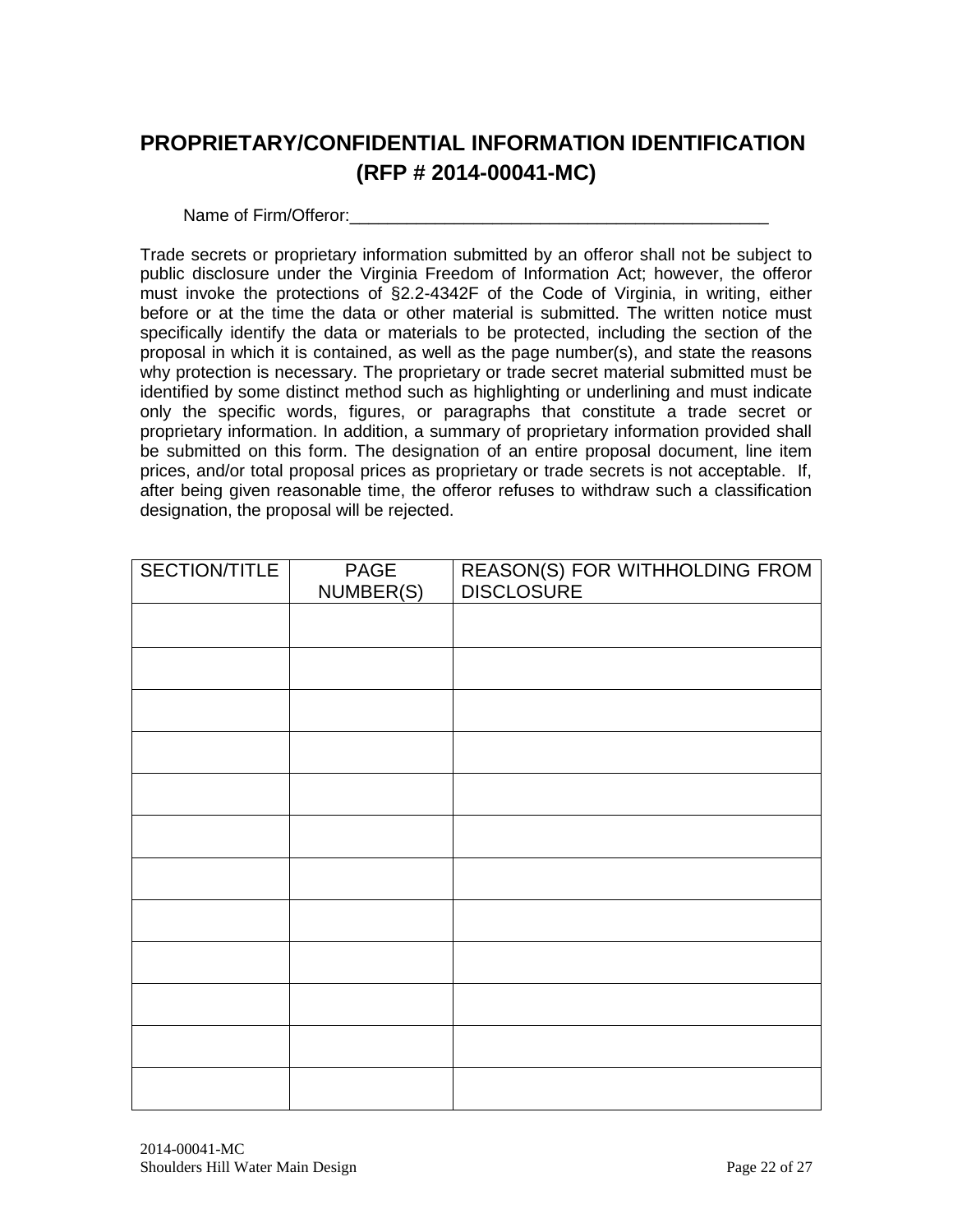# **EXCEPTIONS TO RFP** (RFP #2014-00041-MC)

<span id="page-22-0"></span>

Unless stated in this portion of the proposal, all Offerors will be considered to have accepted all the terms of the Request for Proposal (RFP), including all musts, shalls, and shoulds, and any amendments as issued, without exception.

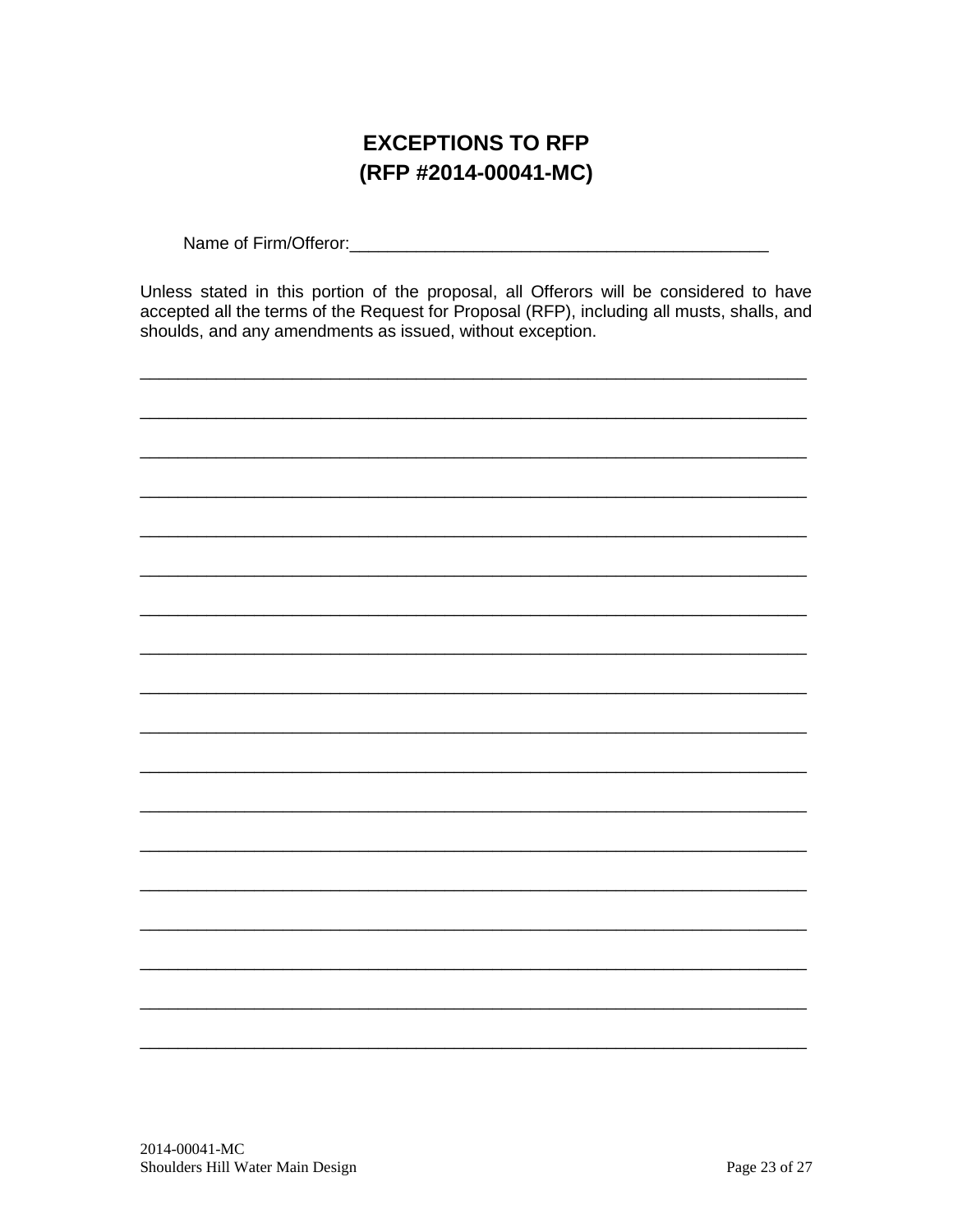

# **CITY OF SUFFOLK**

**PURCHASING DIVISION P. O. BOX 1858, SUFFOLK, VA, 23439-1858, PHONE (757)514-7520 FAX (757)514-7524**

**Engineering Services**

# **SHOULDERS HILL ROAD 20 INCH WATER TRANSMISSION MAIN**

THE FIRM OF: **The FIRM OF:** The state of the state of the state of the state of the state of the state of the state of the state of the state of the state of the state of the state of the state of the state of the state of

Address: **Address: Address: Address: Address: Address: Address: Address: Address: Address: Address: Address: Address: Address: Address:** 

FEIN (Tax ID #)

The following shall be returned with your proposal. Failure to do so shall be ample cause for rejection of proposal as non-responsive. It is the responsibility of the Offeror to ensure that he has received all addenda.

| Item:               | Included: |
|---------------------|-----------|
| 1. References       |           |
| 2. Addenda, if any. |           |
| 3. Five Copies      |           |
|                     |           |

| Person to contact regarding this proposal:  |                                                                                                                                                                                                                                |  |                                 |  |
|---------------------------------------------|--------------------------------------------------------------------------------------------------------------------------------------------------------------------------------------------------------------------------------|--|---------------------------------|--|
| Title:                                      | Phone: The control of the control of the control of the control of the control of the control of the control of the control of the control of the control of the control of the control of the control of the control of the c |  | Fax:                            |  |
| Email Address:                              |                                                                                                                                                                                                                                |  | Cell: _________________________ |  |
| Name of person authorized to bind the Firm: |                                                                                                                                                                                                                                |  |                                 |  |
|                                             |                                                                                                                                                                                                                                |  |                                 |  |

Signature: Note: Note: Note: Note: Note: Note: Note: Note: Note: Note: Note: Note: Note: Note: Note: Note: Note: Note: Note: Note: Note: Note: Note: Note: Note: Note: Note: Note: Note: Note: Note: Note: Note: Note: Note: N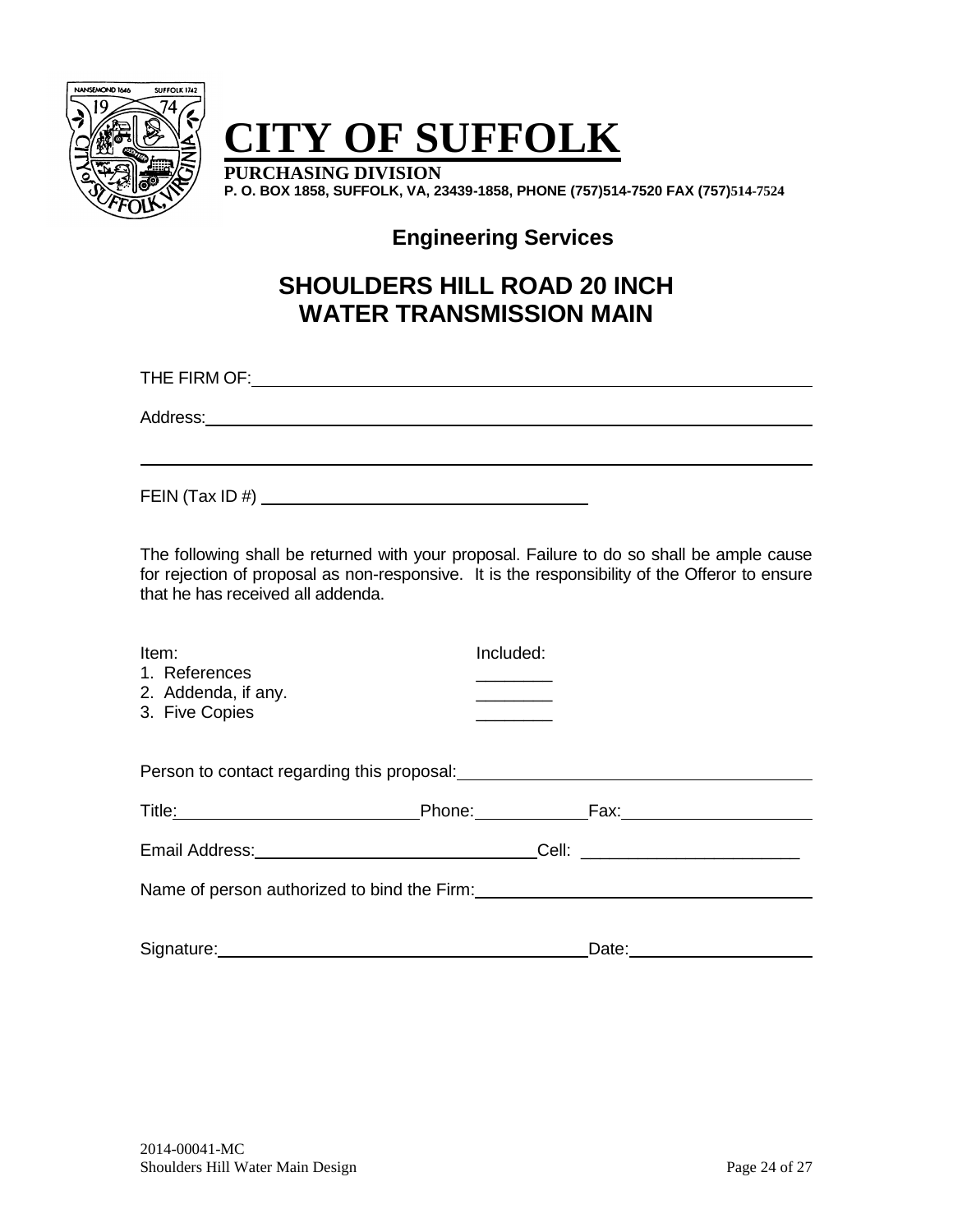References for:

Offerors shall provide references on this form.

| $\mathbf 1$ . | <b>Firm Name</b>                                                                                                                        |                                                                                                                       |
|---------------|-----------------------------------------------------------------------------------------------------------------------------------------|-----------------------------------------------------------------------------------------------------------------------|
|               | Contact                                                                                                                                 |                                                                                                                       |
|               | <b>Title</b>                                                                                                                            |                                                                                                                       |
|               |                                                                                                                                         |                                                                                                                       |
|               |                                                                                                                                         |                                                                                                                       |
|               |                                                                                                                                         |                                                                                                                       |
| 2.            | Firm Name                                                                                                                               |                                                                                                                       |
|               | Contact                                                                                                                                 | <u> 1989 - Johann Stein, marwolaethau a bhann an t-Amhainn an t-Amhainn an t-Amhainn an t-Amhainn an t-Amhainn an</u> |
|               | <b>Title</b>                                                                                                                            |                                                                                                                       |
|               |                                                                                                                                         |                                                                                                                       |
|               |                                                                                                                                         |                                                                                                                       |
|               |                                                                                                                                         | <u> Alexandria de la contrada de la contrada de la con</u>                                                            |
| 3.            | Firm Name                                                                                                                               | <u> 1989 - Johann Harry Harry Harry Harry Harry Harry Harry Harry Harry Harry Harry Harry Harry Harry Harry Harry</u> |
|               | Contact                                                                                                                                 |                                                                                                                       |
|               | Title                                                                                                                                   |                                                                                                                       |
|               |                                                                                                                                         |                                                                                                                       |
|               |                                                                                                                                         |                                                                                                                       |
|               | Phone Fax                                                                                                                               |                                                                                                                       |
| 4.            | <b>Firm Name</b>                                                                                                                        |                                                                                                                       |
|               | Contact                                                                                                                                 |                                                                                                                       |
|               | <b>Title</b>                                                                                                                            |                                                                                                                       |
|               |                                                                                                                                         |                                                                                                                       |
|               | Mailing Address<br><u> 1980 - Jan Samuel Barbara, martin da shekara 1980 - An tsa a tsa a tsa a tsa a tsa a tsa a tsa a tsa a tsa a</u> |                                                                                                                       |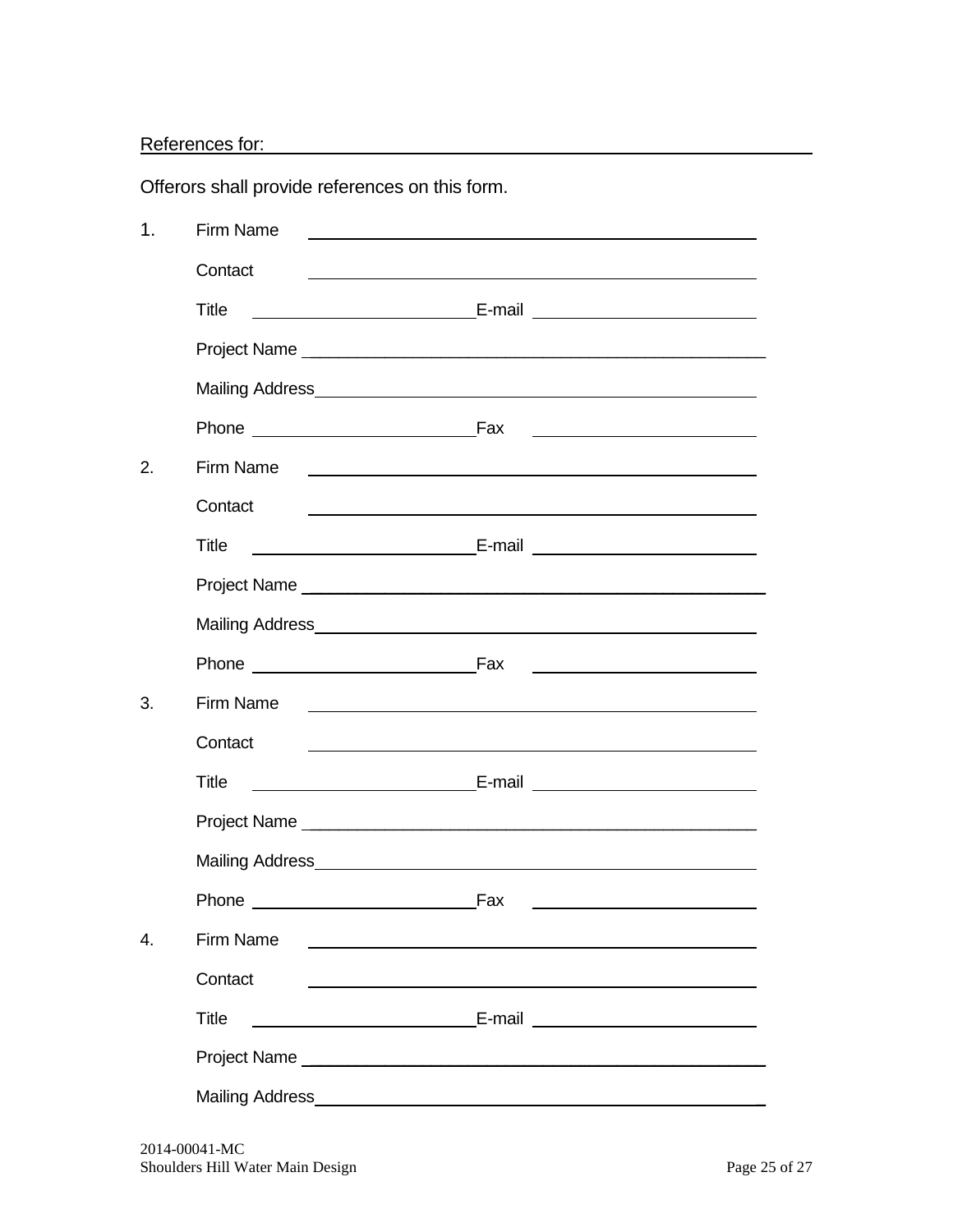|    |                                                    | Fax    |
|----|----------------------------------------------------|--------|
| 5. | Firm Name                                          |        |
|    | Contact                                            |        |
|    | Title                                              | E-mail |
|    |                                                    |        |
|    | Mailing Address Management and the Mailing Address |        |
|    | Phone                                              | Fax    |